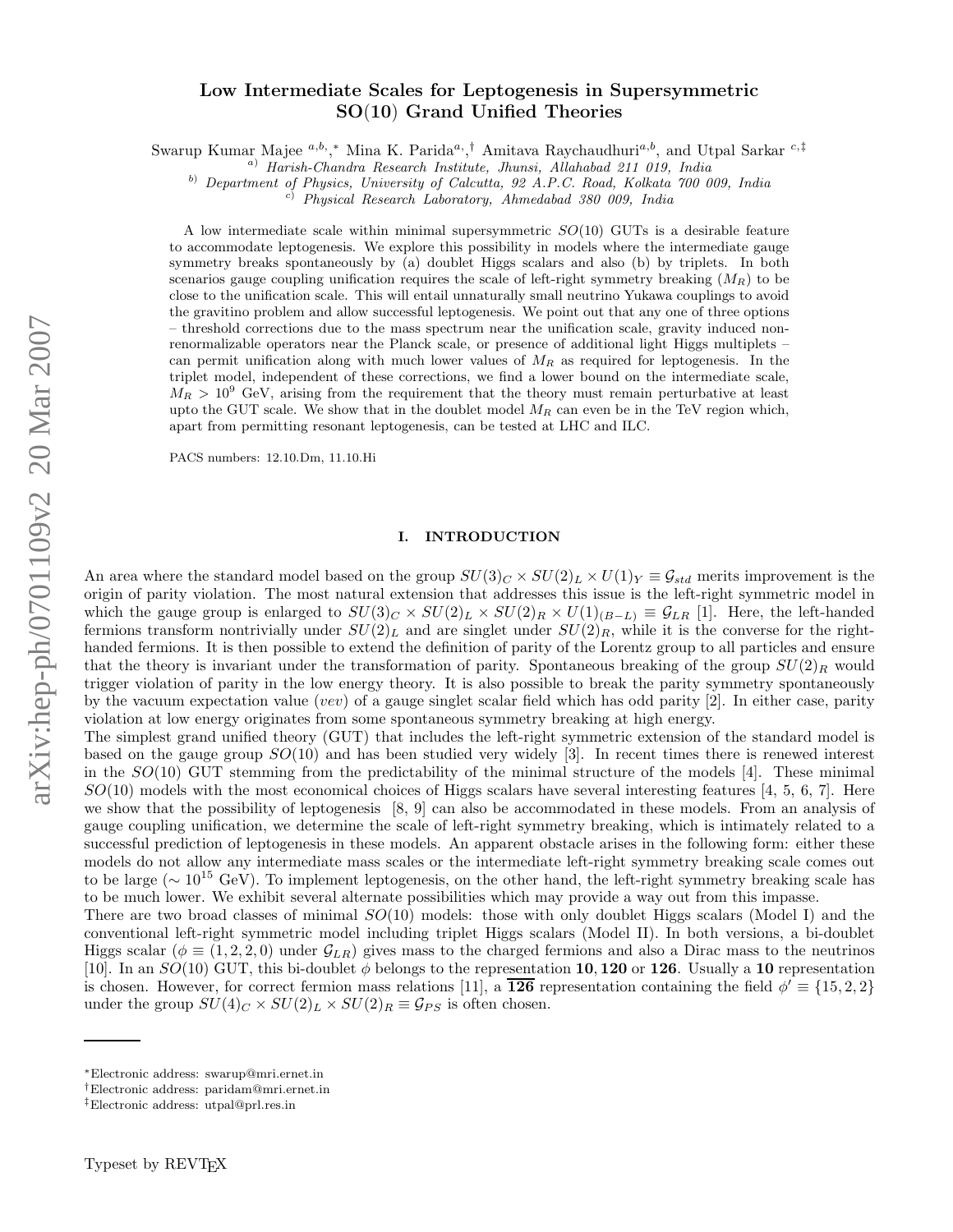The main differences between Models I and II lie in the Higgs scalar that breaks the left-right symmetry and the generation of neutrino masses. Lepton number violation in these models arises from the Higgs scalars that break the  $B - L$  symmetry and hence the left-right symmetry. The origin of leptogenesis is also different in these two models. There is a natural mechanism of resonant leptogenesis in Model I (see below) while Model II has other advantages.

In Model I, the left-right symmetric group  $\mathcal{G}_{LR}$  is broken by an  $SU(2)_R$  doublet Higgs scalar  $\chi_R \equiv (1, 1, 2, -1)$  when its neutral component acquires a vev  $\langle \chi_R^{\circ} \rangle \sim v_R$ . Left-right parity implies the presence of an  $SU(2)_L$  doublet Higgs scalar  $\chi_L \equiv (1, 2, 1, -1)$ . The vev of the neutral component of this field,  $\langle \chi_L^0 \rangle \sim v_L$ , in addition to  $\langle \phi \rangle$ , breaks the electroweak symmetry.

In this Model there is an extra singlet fermion, S, that combines with the neutrinos and a new type of see-saw mechanism is operational [12]. There are several interesting features associated with this. The one relevant here is that the singlet fermions can be almost degenerate with the neutrinos, leading to resonant leptogenesis naturally in this scenario [13].

In Model II, an  $SU(2)_R$  triplet Higgs scalar  $\bar{\Delta}_R \equiv (1,1,3,2)$  breaks the left-right symmetric group  $\mathcal{G}_{LR}$ . When the neutral component acquires a vev,  $\langle \bar{\Delta}_{R}^{\circ} \rangle \sim v_R$ , it gives Majorana masses to the right-handed neutrinos breaking lepton number by two units. When the bi-doublet Higgs scalar  $\phi$  breaks the electroweak symmetry, this leads to the small see-saw neutrino mass [14]. Due to left-right parity, there is also an  $SU(2)_L$  triplet Higgs scalar  $\Delta_L \equiv (1,3,1,2)$ . Although these scalars have a mass at the parity breaking scale  $M_R$ , the vev of the neutral component of this field is extremely tiny and can give small Majorana masses to the left-handed neutrinos leading to the type II see-saw mechanism, explanation of large neutrino mixings through  $b - \tau$  unification, and parameterization of all fermion masses, mixings, and CP-violation. Decays of the right-handed neutrinos or the left-handed triplet Higgs scalars can generate a lepton asymmetry at the scale  $M_R$ . With high left-right symmetry breaking scale and asymptotic parity conservation, Model II is truly a renormalizable high scale SUSY  $SO(10)$  theory of fermion masses and mixings [4, 5, 6, 15].

The Majorana mass of right-handed neutrinos is given by  $M_N \sim \tilde{f}v_R$ , where  $\tilde{f}$  is the Yukawa coupling. The righthanded neutrino mass-scale controls leptogenesis as well as light neutrino masses and, in particular, a value around  $10^9$  GeV or lower is favored by the 'gravitino constraint' discussed below. Since  $\tilde{f}$  does not affect the experimentally measured charged fermion masses at low energies, one can assign any value to it, leaving the left-right symmetry breaking scale unrestricted. However, such a low RH neutrino mass is likely to give too large contributions to the left-handed neutrino masses through the see-saw mechanism, contradicting experimental observation. The main motivation of the see-saw mechanism was to avoid arbitrarily small Yukawa couplings, so we shall assume the value of f to be of order unity  $[16]$ .

While considering leptogenesis in the minimal supersymmetric  $SO(10)$  GUTs, the potential problem [17] arising from the overclosure of the universe by gravitinos (and its adverse influence on the successful Big Bang Nucleosynthesis predictions) must be taken into account. This requires the reheating temperature,  $T_{RH}$ , to be less than  $\sim 10^8$  GeV. Since leptogenesis takes place just below the scale of left-right symmetry breaking,  $M_R > T_{RH}$  can make models inconsistent with the above or at least unnatural. However, Model I may still be consistent because it offers the alternative of resonant leptogenesis.

Using renormalization group (RG) equations, in the following sections we examine for both Models whether gauge coupling unification at all allows a low left-right symmetry breaking scale which would make successful leptogenesis viable.

Models I and II have the same symmetry breaking chain:

$$
SO(10) \xrightarrow{210 \ (M_U)} SU(3)_C \times SU(2)_L \times SU(2)_R \times U(1)_{B-L}
$$
  

$$
\xrightarrow{16 \text{ or } 126 \ (M_R)} SU(3)_C \times SU(2)_L \times U(1)_Y
$$
  

$$
\xrightarrow{10 \ (M_Z)} SU(3)_C \times U(1)_Q
$$

At the GUT scale, the symmetry is broken by the vacuum expectation value of a 210 dimensional representation of SO(10). The 210 has a singlet under the subgroup  $\mathcal{G}_{PS}$ , i.e.,  $\{1, 1, 1\}$ , which is odd under parity. When this field acquires a vev,  $SO(10)$  is broken to  $\mathcal{G}_{PS}$  and D-parity is also spontaneously broken (i.e.,  $g_{2L} \neq g_{2R}$ ). To keep D-parity intact at this level we have to look elsewhere. The  $SO(10)$  210 also contains a  $\{15,1,1\}$  under  $\mathcal{G}_{PS}$  which is D-parity even. This is the field to which the vev must be ascribed to get the desired symmetry breaking to  $\mathcal{G}_{LR}$  while keeping D-parity intact.

The left-right symmetry,  $\mathcal{G}_{LR}$ , is broken by the vev of the fields  $F + \bar{F}$ , where F is a  $\mathbf{16} (\equiv \Gamma)$  dimensional representation for Model I and a 126 dimensional representation for Model II. Finally, the electroweak symmetry breaking takes place by the vev of a 10-plet of  $SO(10)$ . In the minimal models under consideration, there are no other Higgs representations.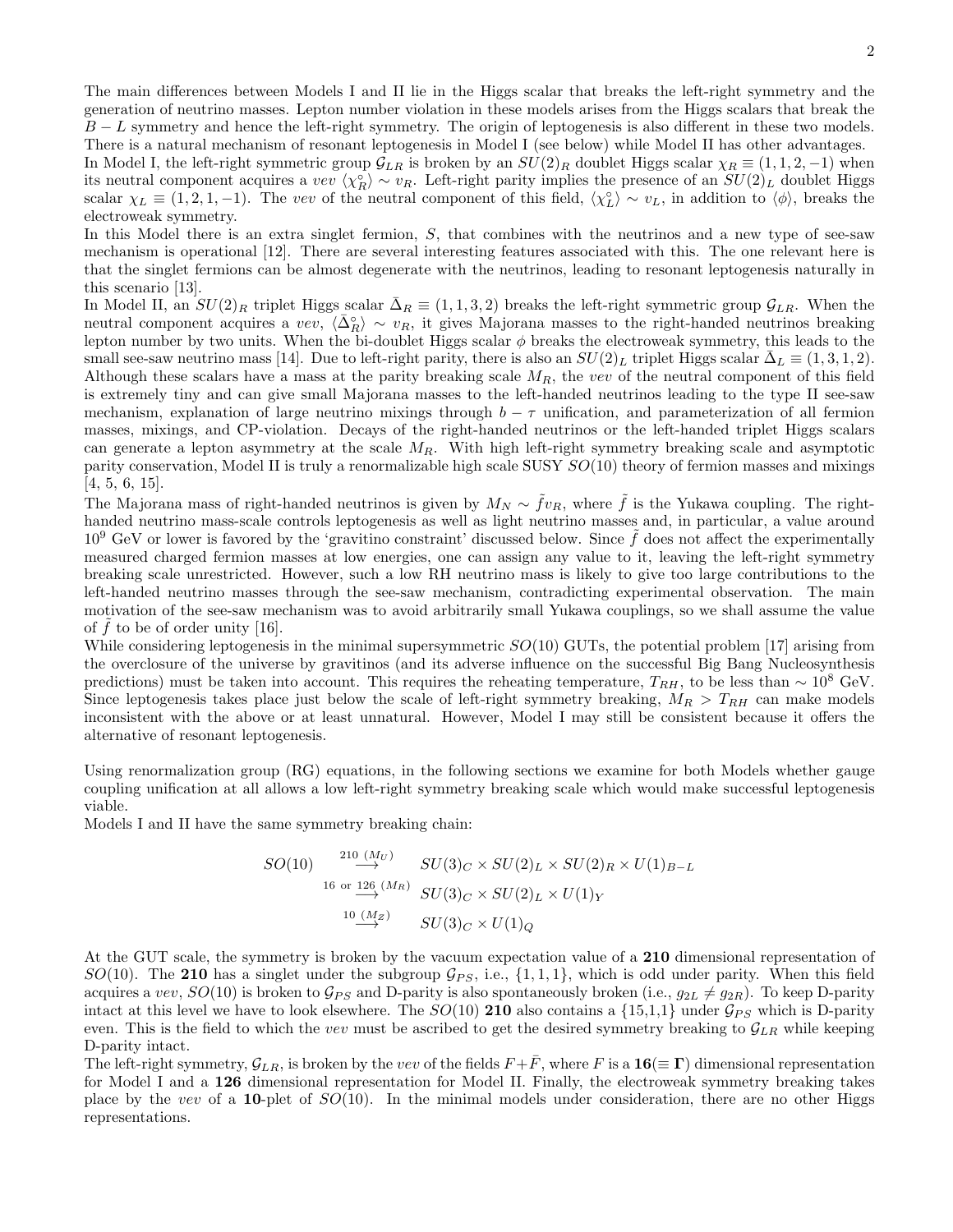3

The simplicity of the minimal supersymmetric  $SO(10)$  GUT allows several interesting predictions. With some standard assumptions it is possible to determine the mass scales involved in the symmetry breaking. Below, we shall show that one-loop renormalization group evolution leads to left-right symmetry breaking and unification scales,

$$
M_R^0 \simeq 1.3 \times 10^{16} \text{ GeV}, \quad M_U^0 \simeq 2.9 \times 10^{16} \text{ GeV}. \tag{1}
$$

 $M_R^0$  and  $M_U^0$  are already very close. But, the situation worsens when two-loop RG contributions are included and we find that no intermediate scales are allowed at all below the unification scale. All this makes leptogenesis unnatural in this class of models. We suggest some possible remedies.

In this paper we show that inclusion of GUT-threshold effects, gravitational corrections through dim.5 operators, or presence of additional light fields near  $M_R$ , can lower the intermediate scale, bringing it even to the range of a few TeV in the doublet model. Thus, in this model, the gravitino constraint can be easily satisfied leading to successful resonant leptogenesis at low scales. In addition, the signatures of right handed gauge bosons,  $(W_R^{\pm}, Z_R)$ , and new Higgs scalars can be tested at the LHC and ILC. In the triplet model, on the other hand, even though the GUT threshold corrections are much larger, we derive a bound on the intermediate scale,  $M_R > 10^9$  GeV arising out of the requirement of perturbation theory to be valid, due to which the scale cannot be reduced further. With this lower bound on  $M_R$  the triplet model emerges genuinely as a high scale supersymmetric theory for successful description of fermion masses and mixings.

This paper is organised in the following manner. In Sec.II we discuss renormalization group equations and origins of threshold and Planck scale effects. In Sec.III we show how low intermediate scales are obtained in the doublet model and  $M_R$  can be lowered upto  $5 \times 10^9$  GeV in the triplet model. The perturbative lower bound on  $M_R$  is derived in Sec.IV. After making brief remarks on fermion masses and light scalars in the SUSY SO(10) model in Sec.V, we summarise the results and state our conclusions in Sec.VI.

## II. RENORMALIZATION GROUP EQUATIONS

In this section, first we present the RG equations including (a) two-loop beta functions, (b) threshold effects, and (c) contributions from non-renormalizable interactions appearing at the Planck scale. Later we show that, with the minimal particle content and in the absence of effects due to (b) and (c), at the one-loop level Models I and II imply a high scale for  $M_R$  near  $M_U$  but when two-loop effects are taken into account even that is excluded.

## A. General formulation

The RG equations with one [18] intermediate scale,  $M_R$ , between  $M_U$  and  $M_Z$  are:

$$
\frac{1}{\alpha_i(M_Z)} = \frac{1}{\alpha_i(M_R)} + \frac{a_i}{2\pi} \ln \frac{M_R}{M_Z} + \Theta_i - \Delta_i,
$$
\n
$$
\frac{1}{\alpha_i(M_R)} = \frac{1}{\alpha_i(M_U)} + \frac{a_i'}{2\pi} \ln \frac{M_U}{M_R} + \Theta_i' - \Delta_i' - \Delta_i^{(gr)},
$$
\n(3)

where  $i$  runs over the different gauge couplings. In the R.H.S. of eqs.  $(2)$  and  $(3)$ , the second and third terms represent one- and two-loop contributions, respectively, with

$$
\Theta_i = \frac{1}{4\pi} \sum_j B_{ij} \ln \frac{\alpha_j(M_R)}{\alpha_j(M_Z)},
$$
  
\n
$$
\Theta'_i = \frac{1}{4\pi} \sum_j B'_{ij} \ln \frac{\alpha_j(M_U)}{\alpha_j(M_R)},
$$
  
\n
$$
B_{ij} = \frac{b_{ij}}{a_j}, B'_{ij} = \frac{b'_{ij}}{a'_j}.
$$
\n(4)

The one- and two-loop coefficients  $(a_j, a'_j, b_{ij}, b'_{ij})$  for specific scenarios are given later. Between  $M_Z$  and  $M_R$  the indices  $i, j \text{ }\subset \mathcal{G}_{std}$  while above  $M_R$  one has  $i, j \text{ }\subset \mathcal{G}_{LR}$ .

The  $\Delta_i$  include SUSY threshold effects and intermediate scale threshold effects at  $M_R$ ,

$$
\Delta_i = \Delta_i^{(S)} + \Delta_i^{(R)},
$$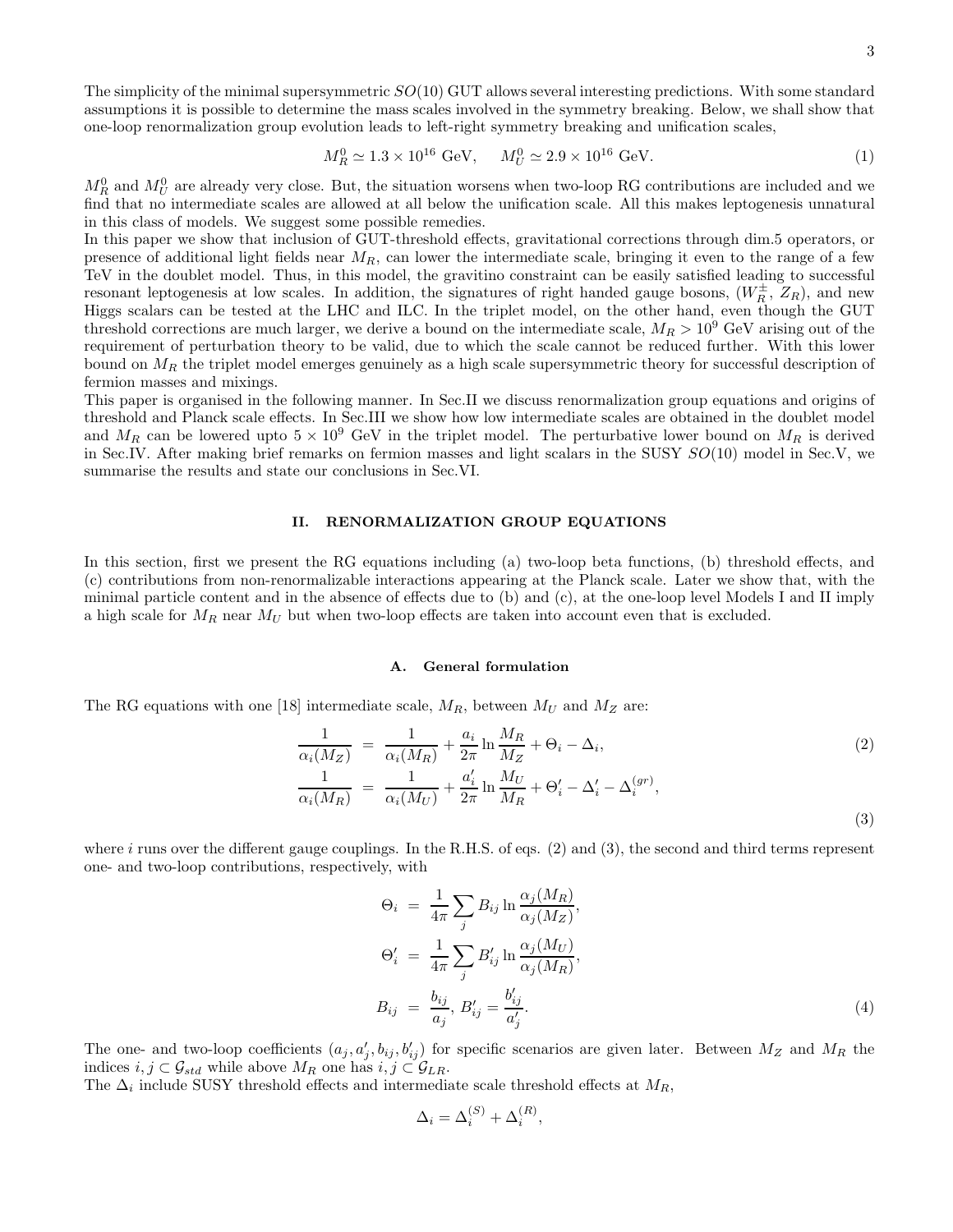while  $\Delta'_{i}$  includes the same at the unification scale  $M_{U}$ . They are represented as [19, 20, 21, 22],

$$
\Delta_i^{(S)} = \frac{1}{2\pi} \Sigma_\alpha b_i^\alpha \ln \frac{M^\alpha}{M_S} \equiv \frac{b_i}{2\pi} \ln \frac{M_i}{M_S}, \quad b_i = \Sigma_\alpha b_i^\alpha,
$$
  

$$
\Delta_i^{(R)} = \frac{1}{2\pi} \Sigma_\beta c_i^\beta \ln \frac{M^\beta}{M_R} \equiv \frac{b_i'}{2\pi} \ln \frac{M_i}{M_R}, \quad b_i' = \Sigma_\beta c_i^\beta,
$$
  

$$
\Delta_i' = \frac{1}{2\pi} \Sigma_\gamma d_i^\gamma \ln \frac{M^\gamma}{M_U} \equiv \frac{b_i''}{2\pi} \ln \frac{M_i}{M_U}, \quad b_i'' = \Sigma_\gamma d_i^\gamma.
$$
  
(5)

$$
\Delta_i^{(gr)} = -\frac{\epsilon_i}{\alpha_G}, i = BL, 2L, 2R, 3C.
$$
\n
$$
(6)
$$

Here the indices  $\alpha$ ,  $\beta$  and  $\gamma$  signify the particle components of  $SO(10)$  representations spread around the SUSY scale  $M_S$ , the  $SU(2)_R \times U(1)_{B-L}$  breaking scale  $M_R$ , and the  $SO(10)$  breaking scale  $M_U$ , respectively.

The definition of effective mass parameters at the SUSY scale  $M<sub>S</sub>$  through the first of eqs. (5) introduced by Carena, Pokorski and Wagner [19] has been generalised to study GUT-threshold effects by Langacker and Polonsky [21] in SUSY  $SU(5)$  and in ref. [22] to study intermediate breaking in SUSY  $SO(10)$ . The effective mass parameters defined through these relations are not arbitrary. Logarithm of each of them is a well defined linear combination of logarithms of actual particle masses (heavy or superheavy) spread around the respective thresholds. Hence, in principle, it is possible to express them in terms of the parameters of the superpotential. The actual relationship would vary from model to model depending upon the type and number of representations used in driving the spontaneous symmetry breaking of SUSY SO(10) to the low energy theory.

In the absence of unnatural mass spectra, the particles are expected to be a few times heavier or lighter than the associated threshold scale which would result in the effective mass parameters bearing a similar relationship to that scale.

The term  $\Delta_i^{gr}$  represents the effect of dim.5-operators which may be induced at the Planck scale. These operators modify the boundary condition at  $M_U$  as [23, 24],

$$
\alpha_{2L}(M_U)(1+\epsilon_{2L}) = \alpha_{2R}(M_U)(1+\epsilon_{2R}) = \alpha_{BL}(M_U)(1+\epsilon_{BL}) = \alpha_{3C}(M_U)(1+\epsilon_{3C}) = \alpha_G.
$$
\n<sup>(7)</sup>

Here,  $\alpha_G = g^2(M_U)/4\pi$  is the GUT fine-structure constant. The impact of various contributions in eqs. (5) and (6) in lowering the intermediate scale in SUSY  $SO(10)$  GUTs will be discussed in detail in subsequent sections. Using eqs.  $(2) - (6)$  one obtains for the mass scales  $[22]$ ,

$$
\ln \frac{M_R}{M_Z} \ = \ \frac{1}{(AB' - A'B)}[(AL_S - A'L_{\Theta}) + (A'J_2 - AK_2) - \frac{2\pi}{\alpha_G}(A\epsilon'' - A'\epsilon') + (A'J_{\Delta} - AK_{\Delta})],\tag{8}
$$

$$
\ln \frac{M_U}{M_Z} = \frac{1}{(AB' - A'B)} [(B'L_{\Theta} - BL_S) + (BK_2 - B'J_2) - \frac{2\pi}{\alpha_G} (B'\epsilon' - B\epsilon'') + (BK_{\Delta} - B'J_{\Delta})],
$$
(9)

where

$$
L_S = \frac{2\pi}{\alpha(M_Z)} \left( 1 - \frac{8}{3} \frac{\alpha(M_Z)}{\alpha_S(M_Z)} \right),
$$
  
\n
$$
L_{\Theta} = \frac{2\pi}{\alpha(M_Z)} \left( 1 - \frac{8}{3} \sin^2 \Theta_W(M_Z) \right),
$$
  
\n
$$
A = a'_{2R} + \frac{2}{3} a'_{BL} - \frac{5}{3} a'_{2L},
$$
  
\n
$$
B = \frac{5}{3} (a_Y - a_{2L}) - A,
$$
  
\n
$$
A' = \left( a'_{2R} + \frac{2}{3} a'_{BL} + a'_{2L} - \frac{8}{3} a'_{3C} \right),
$$
  
\n
$$
B' = \frac{5}{3} a_Y + a_{2L} - \frac{8}{3} a_{3C} - A'.
$$
\n(10)

,

$$
J_2 = 2\pi \left[ \Theta'_{2R} + \frac{2}{3} \Theta'_{BL} - \frac{5}{3} \Theta'_{2L} + \frac{5}{3} (\Theta_Y - \Theta_{2L}) \right],
$$
  
\n
$$
K_2 = 2\pi \left[ \Theta'_{2R} + \frac{2}{3} \Theta'_{BL} + \Theta'_{2L} - \frac{8}{3} \Theta'_{3C} + \frac{5}{3} \Theta_Y + \Theta_{2L} - \frac{8}{3} \Theta_{3C} \right]
$$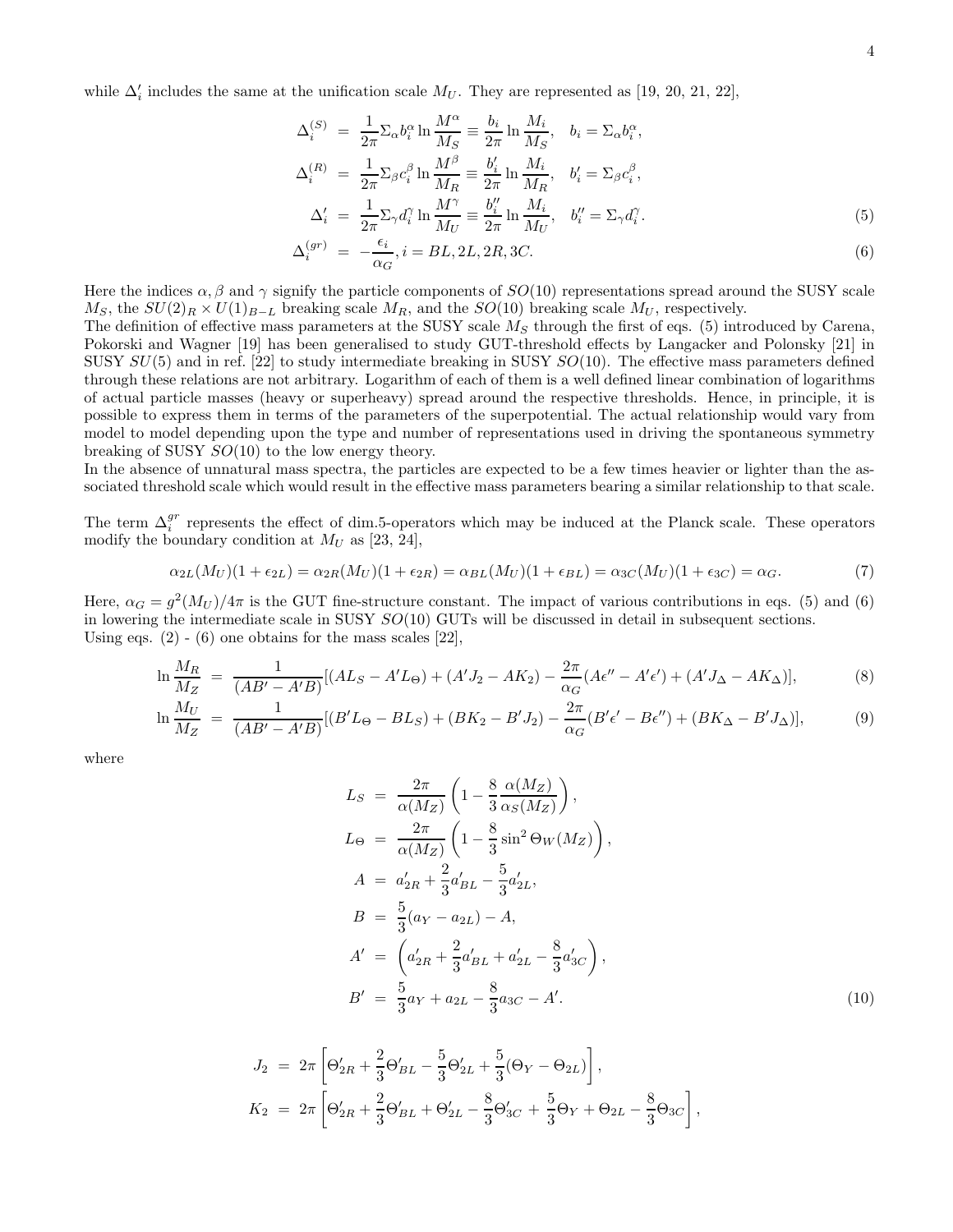$$
\epsilon' = \epsilon_{2R} + \frac{2}{3}\epsilon_{BL} - \frac{5}{3}\epsilon_{2L},
$$
  
\n
$$
\epsilon'' = \epsilon_{2L} + \epsilon_{2R} + \frac{2}{3}\epsilon_{BL} - \frac{8}{3}\epsilon_{3C},
$$
  
\n
$$
J_{\Delta} = -2\pi \left[ \Delta'_{2R} + \frac{2}{3}\Delta'_{BL} - \frac{5}{3}\Delta'_{2L} + \frac{5}{3}(\Delta_Y - \Delta_{2L}) \right],
$$
  
\n
$$
K_{\Delta} = -2\pi \left[ \Delta'_{2R} + \frac{2}{3}\Delta'_{BL} + \Delta'_{2L} - \frac{8}{3}\Delta'_{3C} + \frac{5}{3}\Delta_Y + \Delta_{2L} - \frac{8}{3}\Delta_{3C} \right].
$$
\n(11)

#### **B.** The minimal SUSY  $SO(10)$  models

In this subsection we apply the RG evolution detailed above to the specific minimal  $SO(10)$  models keeping only the one- and two-loop contributions in eqs.  $(2)$  -  $(11)$ .

The symmetry breaking proceeds through three steps. (a) In the first step, the  $SO(10)$  symmetry is broken at  $M_U$  by the vev of a 210 multiplet. As noted earlier, it is chosen to be along the neutral component of  $\{15, 1, 1\}$  under  $\mathcal{G}_{PS}$ which is even under D-parity [2]. Thus, the gauge symmetry is broken to  $\mathcal{G}_{LR}$  and, with unbroken D-parity, left-right discrete symmetry survives preserving  $g_{2L} = g_{2R}$ . (b) In the second step, in Model I (the doublet model), the vev of the neutral component of  $\overline{\chi_R} \subset \overline{\bf 16}$  which transforms as  $(1,1,2,-1)$  under  $\mathcal{G}_{LR}$  breaks  $SU(2)_R \times U(1)_{B-L} \to U(1)_Y$  at  $M_R$ . The left-handed doublets  $\chi_L(1, 2, 1, -1) \oplus \overline{\chi_L}(1, 2, 1, 1)$  and other components of  $\chi_R(1, 1, 2, -1) \oplus \overline{\chi_R}(1, 1, 2, 1)$  not absorbed by the RH gauge bosons remain light with masses around the intermediate scale  $M_R$ . (c) Finally, the standard doublet Higgs contained in the bi-doublet  $\phi(1, 2, 2, 0) \subset \mathbf{10}$  drives the symmetry breaking of  $\mathcal{G}_{std} \to SU(3)_{C} \times U(1)_{em}$ at the electroweak scale. For simplicity, in the remainder of this section it is assumed that the supersymmetry scale,  $M<sub>S</sub>$ , is the same as  $M<sub>Z</sub>$ . In Model II (the triplet model) steps (a) and (c) remain identical. In step (b), i.e., the breaking of  $\mathcal{G}_{LR}$ , the vev is assigned to the neutral component of a field  $\overline{\Delta}_R \equiv (1,1,3,2)$  contained in a 126. In this alternative, the left-handed triplets  $\Delta_L(1,3,1,-2) \oplus \overline{\Delta_L}(1,3,1,2)$  contained in the 126 and  $\overline{126}$  as well as other components of  $\Delta_R(1, 1, 3, -2) \oplus \Delta_R(1, 1, 3, 2)$  not absorbed by the RH gauge bosons remain light and contribute to the gauge coupling evolution from  $M_R$ .

One major difficulty in obtaining the parity conserving  $\mathcal{G}_{LR}$  intermediate symmetry originates from the mass spectra predictions in the triplet model with certain colored Higgs components of  $G_{PS}$  multiplets in  $\{15, 3, 1\} + \{15, 1, 3\} \subset 210$ being at the  $M_R$  scale [6]. We note that a similar difficulty also arises in the minimal doublet model unless these states are made superheavy through the presence of additional  $SO(10)$  Higgs representations or non-renormalizable terms in the superpotential as discussed in Sec.IV. Assuming that these additional scalars are made superheavy, our RG analysis applies with the minimal particle content between  $M_Z$  to  $M_U$  as described above.

For Model I, the MSSM one- and two-loop beta-function coefficients below the scale  $(M_R)$  are given by,

$$
\begin{pmatrix} a_Y \\ a_{2L} \\ a_{3C} \end{pmatrix} = \begin{pmatrix} \frac{33}{5} \\ 1 \\ -3 \end{pmatrix}, \quad b_{ij} = \begin{pmatrix} \frac{199}{25} & \frac{27}{5} & \frac{88}{5} \\ \frac{19}{5} & 25 & 24 \\ \frac{11}{5} & 9 & 14 \end{pmatrix}, i, j \subset \mathcal{G}_{std}.
$$
 (12)

Above  $M_R$  till  $M_U$  the beta-function coefficients are

$$
\begin{pmatrix} a'_{BL} \\ a'_{2L} \\ a'_{3C} \\ a'_{3C} \end{pmatrix} = \begin{pmatrix} 9 \\ 2 \\ 2 \\ -3 \end{pmatrix}, \quad b'_{ij} = \begin{pmatrix} 23/2 & 27/2 & 27/2 & 8 \\ 9/2 & 32 & 3 & 24 \\ 9/2 & 3 & 32 & 24 \\ 1 & 9 & 9 & 14 \end{pmatrix}, i, j \in \mathcal{G}_{LR}.
$$
 (13)

Using  $\alpha_S(M_Z) = 0.1187$ ,  $\alpha(M_Z) = 1/127.9$ , and  $\sin^2 \Theta_W = 0.2312$ , the one-loop solutions yield

$$
M_R^0 = 1.3 \times 10^{16} \text{ GeV} \qquad , \qquad M_U^0 = 2.9 \times 10^{16} \text{ GeV}. \tag{14}
$$

The GUT fine structure constant is  $\alpha_G \simeq 1/24.25$ . When two-loop contributions are included then, as noted earlier, no intermediate symmetry breaking scale is permitted at all.

For Model II, below  $M_R$  the one- and two-loop beta function coefficients are still given by eq. (12) while between  $M_R$ and  $M_U$  we have

$$
\begin{pmatrix} a'_{BL} \\ a'_{2L} \\ a'_{3C} \\ a'_{3C} \end{pmatrix} = \begin{pmatrix} 24 \\ 5 \\ 5 \\ -3 \end{pmatrix}, \quad b'_{ij} = \begin{pmatrix} 115 & 81 & 81 & 8 \\ 27 & 73 & 3 & 24 \\ 27 & 3 & 73 & 24 \\ 1 & 9 & 9 & 14 \end{pmatrix}, i, j \in \mathcal{G}_{LR}.
$$
 (15)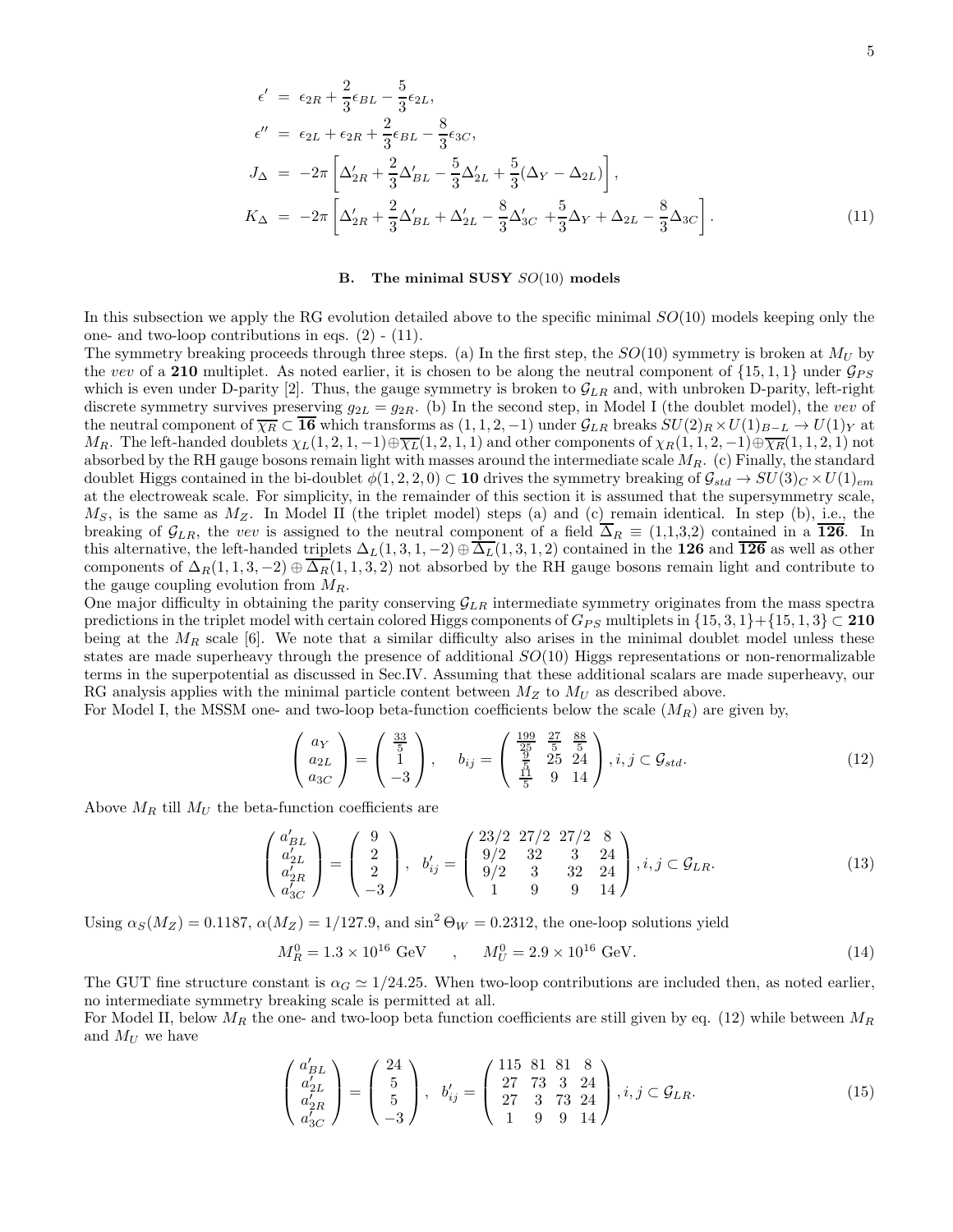In this case, the one-loop evolution results in [25]

$$
M_R^0 = 7.9 \times 10^{15} \text{ GeV}, \qquad M_U^0 = 1.9 \times 10^{16} \text{ GeV}, \tag{16}
$$

with the GUT fine structure constant  $\alpha_G \simeq 1/24.00$ . As in Model I, inclusion of two-loop effects disallows any intermediate scale.

We shall now turn to the implication of this high intermediate left-right symmetry breaking in the context of neutrino masses and leptogenesis. Then we will exhibit ways by which the difficulties can be evaded.

## III. LOW SCALE LEFT-RIGHT SYMMETRY BREAKING

As noted in the previous section, in the minimal supersymmetric  $SO(10)$  models the left-right symmetry breaking intermediate scale cannot be lower than 10<sup>15</sup> GeV. We shall briefly illustrate the application of Model II for successful explanation of fermion masses and mixings with such a high value of  $M_R$ .

In Model II, the left-right symmetry is broken by the vev of the right-handed triplet Higgs scalar  $\bar{\Delta}_R \equiv (1, 1, 3, 2) \subset$ **126.** The left-handed triplet Higgs scalar  $\overline{\Delta}_L \equiv (1,3,1,2)$  required by left-right symmetry is also present in 126. The bi-doublet Higgs that breaks the electroweak symmetry and the Higgs that breaks the  $SO(10)$  group are  $\phi \equiv$  $(1, 2, 2, 0) \subset \mathbf{10}$  and  $\Phi \equiv (1, 1, 1, 0) \subset \mathbf{210}$ . Since we are concerned with neutrino masses and leptogenesis, consider the Yukawa interactions of the left- and right-handed leptons:

$$
\psi_L \equiv \begin{pmatrix} \nu \\ e \end{pmatrix}_L \equiv (1, 2, 1, -1) \subset \mathbf{16},
$$
  

$$
\psi_R \equiv \begin{pmatrix} \nu \\ e \end{pmatrix}_R \equiv (1, 1, 2, -1) \subset \mathbf{16}.
$$
 (17)

The relevant Yukawa couplings are given by

$$
\mathcal{L}_Y = f \overline{\psi}_L \psi_R \phi + \tilde{f} \overline{\psi_L^c} \psi_L \overline{\Delta}_L + \tilde{f} \overline{\psi_R^c} \psi_R \overline{\Delta}_R.
$$
\n(18)

Then the neutrino mass matrix can be written as

$$
M_{\nu} = \left(\nu \ \nu^{c}\right)_{L} \left(\begin{array}{c} m_{L} & m_{D} \\ m_{D} & m_{R} \end{array}\right) \left(\begin{array}{c} \nu \\ \nu^{c} \end{array}\right)_{L},\tag{19}
$$

where,  $m_L = \tilde{f}(\bar{\Delta}_L);$   $m_R = \tilde{f}(\bar{\Delta}_R)$  and  $m_D = f(\phi)$ . Generation indices have been suppressed. The right-handed neutrinos then remain massive, while the left-handed neutrino masses are see-saw suppressed

$$
m_N = m_R,
$$
  
\n
$$
m_{\nu} = m_L - \frac{m_D^2}{m_R}.
$$
\n(20)

The first term  $m_L = \tilde{f}v_L$  is also naturally small, since

$$
v_L = \langle \bar{\Delta}_L \rangle = \kappa v^2 / v_R.
$$

With supersymmetry in  $SO(10)$ ,  $\kappa$  is model dependent and some fine-tuning of this parameter is needed in the triplet model to achieve type II see-saw dominance, successful prediction of large neutrino mixings and parameterization of all fermion masses and mixings including CP-violation [4, 5, 6, 15]. With asymptotic parity invariance in the high scale theory, the gravitino constraint is often ignored in the triplet model [26]. Moreover, the observed smallness of neutrino masses may work against bringing the left-right symmetry breaking scale closer to  $10^9 - 10^{10}$  GeV in the triplet model.

In Model I, we explore an alternative approach where, without fine-tuning of the Yukawa couplings of the see-saw formula, the left-right symmetry breaking scale can be sufficiently lowered to meet the requirements of resonant leptogenesis while satisfying the gravitino constraint and maintaining consistency with experimentally observed small values of neutrino masses.

As discussed in subsequent sections, both the  $SO(10)$  representations 210 and 54 are necessary to break  $SO(10) \rightarrow$  $\mathcal{G}_{LR}$  in Model I as well as in Model II, to prevent certain undesirable scalar components of 210 being lighter than the GUT scale and upsetting successful gauge coupling unification.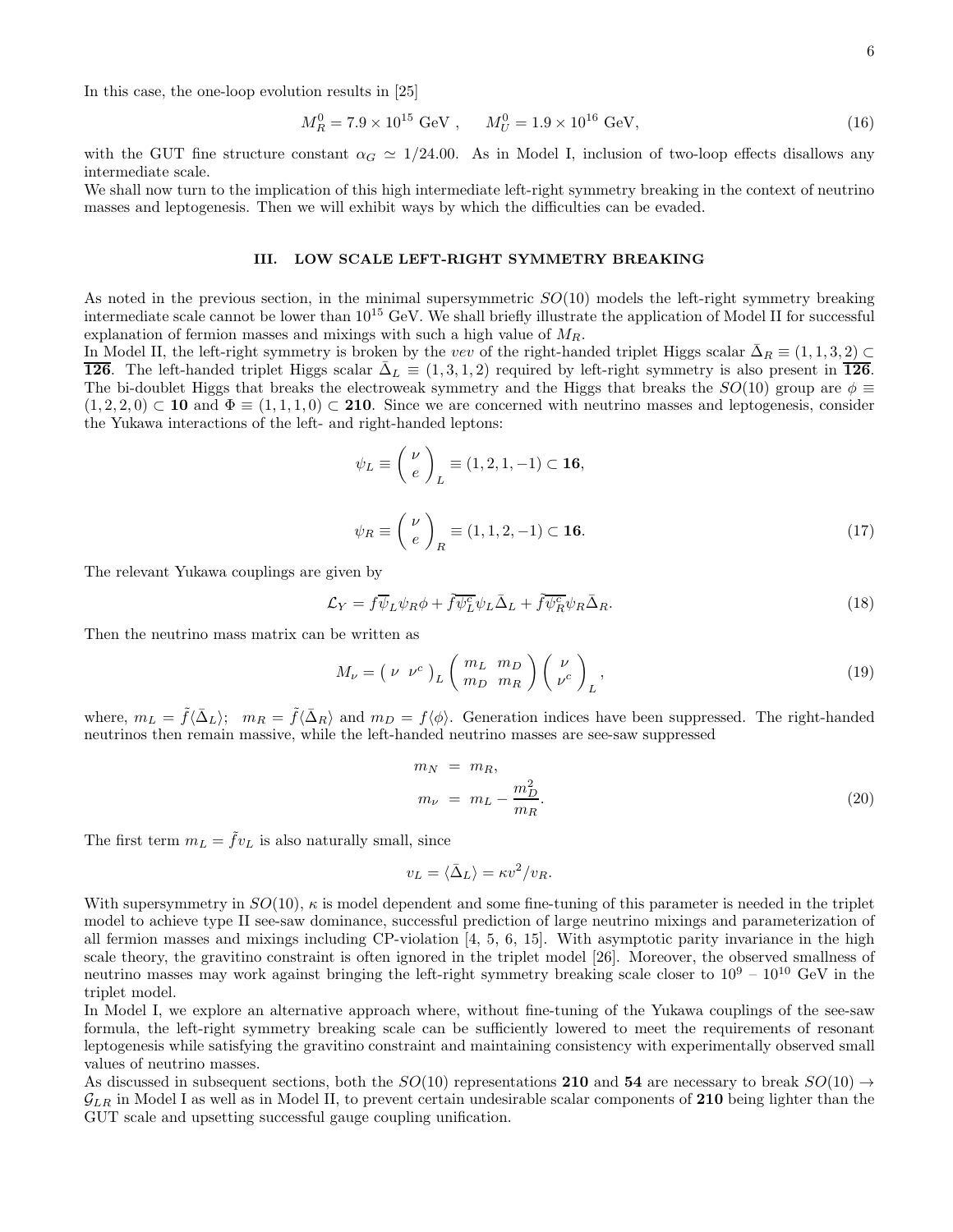In Model I, neutrino masses arise from the Yukawa Lagrangian:

$$
\mathcal{L}_Y = f \overline{\psi}_L \psi_R \phi + y \left( \overline{\psi}_L S \chi_L + \overline{\psi}_R S \chi_R \right) + M S^T S + H.c.
$$
\n(21)

where  $\chi_L(1, 2, 1, -1)$  and  $\chi_R(1, 1, 2, -1)$  are in the 16 dimensional Higgs representation,  $\phi$  is in a 10, and S stands for  $SO(10)$  singlets, of which there are three.

The left-handed neutrinos  $\nu_L$  and the right-handed neutrinos  $N = \nu_R$  now mix with the new singlet fermions S through the mass matrix:

$$
M_{\nu} = \left(\begin{array}{cc} \nu & N^c & S \end{array}\right)_L \left(\begin{array}{ccc} 0 & m_D & yv_L \\ m_D & 0 & yv_R \\ yv_R & yv_L & M \end{array}\right) \left(\begin{array}{c} \nu \\ N^c \\ S \end{array}\right)_L \tag{22}
$$

Here the Dirac neutrino mass,  $m_D$ , the Yukawa coupling, y, and the singlet fermion mass, M, are  $3 \times 3$  matrices. Light left-handed neutrino masses matching the experimental data arise from this mass matrix through the double see-saw and type III see-saw mechanisms, as has been widely discussed in the literature [7, 12, 27]. The model gives desired values of neutrino masses even for low left-right symmetry breaking scales without fine-tuning of the Yukawa couplings.

We advance the following possibilities which may lead to left-right symmetry breaking at energies much lower than in the the minimal models. These are:

Threshold Correction: In the conventional analysis, one assumes that different states within a GUT multiplet have the same mass. This is not exact and small splittings usually do arise. The threshold effect due to a superheavy mass state contributes to a small log at one-loop level; but in  $SO(10)$  where big-sized representations like 210 or  $126 + 126$  or both are used, the one-loop contributions by a large number of superheavy components lead to substantial modification of the gauge couplings near the GUT scale. Both the doublet and the triplet  $SO(10)$  models belong to this category. Thus threshold effects in each of them might significantly change the allowed values of  $M_R$  obtained from the unification constraint.

Non-renormalizable interactions at the Planck scale: Since the unification scale is close to the scale of quantum gravity, there may arise gauge invariant but non-renormalizable interaction terms in the Lagrangian suppressed by inverse powers of the Planck scale or a string compactification scale. They affect the gauge coupling values at the GUT scale and change the predictions of the minimal models.

Additional light fields: If there are any additional light multiplets in the theory, they can modify the evolution of the gauge couplings and can allow a lowered  $M_R$ .

In the following, we give details of these possibilities and show that with each of them it is possible to get lower scale left-right symmetry breaking which in some cases could even be low enough to be within striking range of the LHC/ILC.

## A. Threshold effects

Conventionally, superheavy GUT multiplets are considered to be degenerate. In general, however, the members of a representation could possess somewhat different masses spread around the GUT scale giving rise to sizable modifications of the gauge coupling constant predictions and the mass scales via threshold effects [28, 29, 30]. In the absence of precise information of the actual values of these masses, one may assume that all the components of a particular submultiplet are degenerate, but different submultiplets have masses that are spread closely around the scale of symmetry breaking [29]. In an alternate method, one introduces a set of effective mass parameters to capture the threshold effects [19]. Such an approach has been used at the SUSY  $SU(5)$  scale to examine uncertainties in the GUT model predictions [21]. This procedure is extended here to the  $\mathcal{G}_{LR}$  symmetry breaking scale in the form of eq. (5) [22].

Below, we examine to what extent threshold corrections could lower the scale of left-right symmetry breaking. We assume all superheavy gauge bosons to possess degenerate masses identical to the unification scale  $M_U$ .

Model I: For the particle content of Model I, from eq. (10) one obtains

$$
A = B = 14/3, A' = 18, B' = 2, AB' - A'B = -224/3,
$$
\n(23)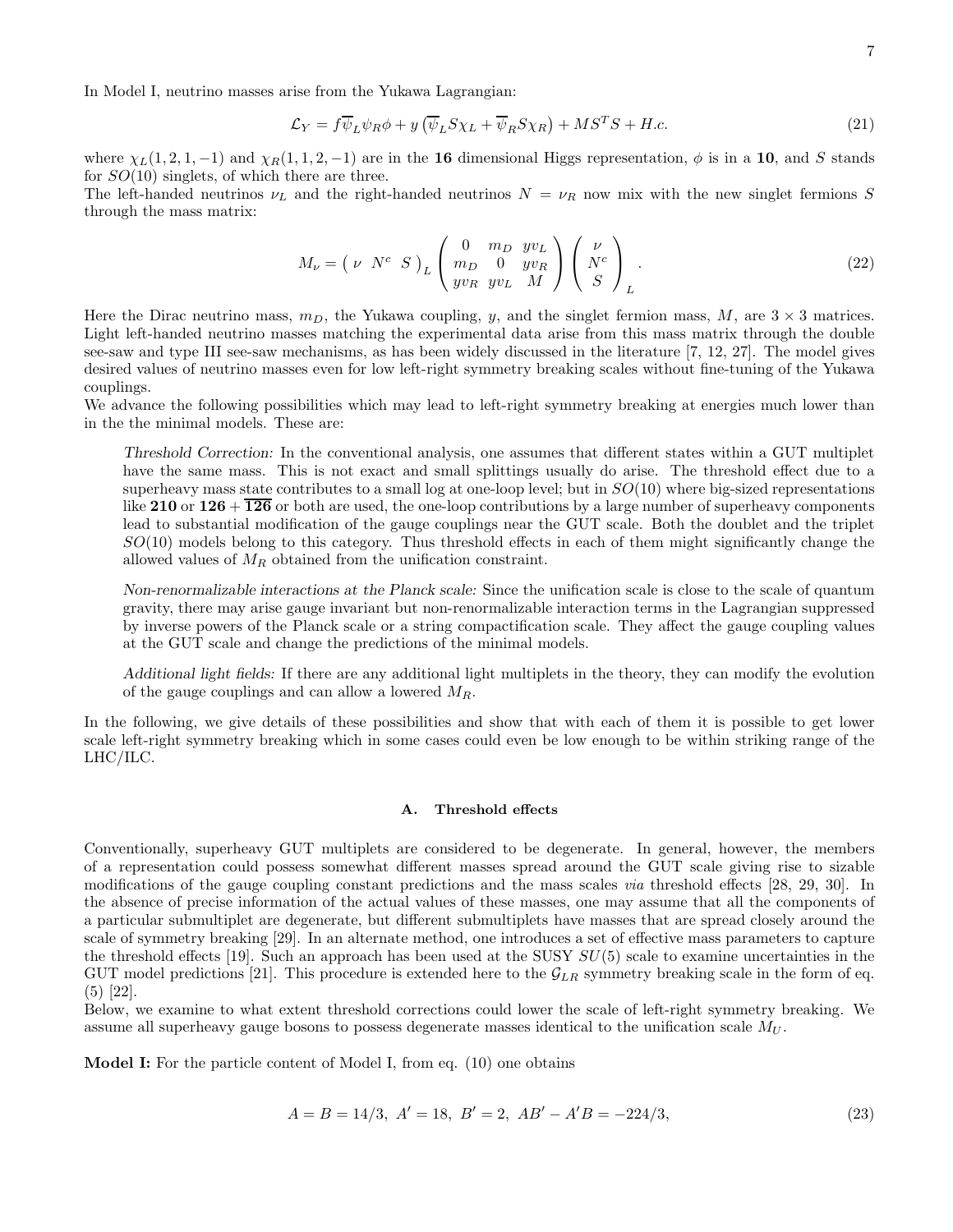Using these, one has from eqs. (8), (9), and (11) the following expressions for threshold corrections on  $M_R$  and  $M_U$ :

$$
\Delta \ln \frac{M_R}{M_Z} = \frac{\pi}{14} \left[ \frac{10}{3} \Delta'_{BL} - 8 \Delta'_{2L} + \frac{14}{3} \Delta'_{3C} + \frac{25}{3} \Delta_Y - 13 \Delta_{2L} + \frac{14}{3} \Delta_{3C} \right],
$$
  
\n
$$
\Delta \ln \frac{M_U}{M_Z} = \frac{\pi}{28} \left[ \frac{4}{3} \Delta'_{BL} + 8 \Delta'_{2L} - \frac{28}{3} \Delta'_{3C} + \frac{10}{3} \Delta_Y + 6 \Delta_{2L} - \frac{28}{3} \Delta_{3C} \right].
$$
\n(24)

The quantities appearing on the RHS of eq. (24) are readily calculated using eq. (5), given the superheavy components of  $210 \oplus 16 \oplus \overline{16} \oplus 10$ . In this manner one gets [22],

$$
b_{2L}'' = b_{2R}'' = 53, \quad b_{3C}'' = 56, \quad b_{BL}'' = 50,\tag{25}
$$

leading to

$$
\Delta \ln \frac{M_R}{M_Z} = \frac{1}{7} \left[ \frac{125}{3} \ln \frac{M_1}{M_U} - 106 \ln \frac{M_2}{M_U} + \frac{196}{3} \ln \frac{M_3}{M_U} \right],
$$
  
\n
$$
\Delta \ln \frac{M_U}{M_Z} = \frac{1}{7} \left[ \frac{25}{3} \ln \frac{M_1}{M_U} + 53 \ln \frac{M_2}{M_U} - \frac{196}{3} \ln \frac{M_3}{M_U} \right].
$$
\n(26)

The pair of equations in (26) provide enough room to find solutions which will lead to a significant lowering of the scale  $M_R$  while keeping  $M_U$  within the Planck scale [31].

As an illustration, one can consider a one parameter solution satisfying:

$$
\frac{M_U}{M_1} = \frac{M_U}{M_3} = \frac{M_2}{M_U} = \eta \tag{27}
$$

One finds from eq. (26)

$$
\Delta \ln \frac{M_R}{M_Z} = -30.42 \ln \eta, \quad \Delta \ln \frac{M_U}{M_Z} = 15.71 \ln \eta \; . \tag{28}
$$

Note that, in the absence of threshold corrections, at the two-loop level  $\ln \frac{M_U^0}{M_Z} = 33.178$  and  $\ln \frac{M_R^0}{M_Z} = 32.916$ . To ensure that  $M_U \le M_{Pl} = 1.2 \times 10^{19}$  GeV one must satisfy  $\left(\Delta \ln \frac{M_U}{M_Z}\right) \le 6.24$ . Thus, from eq. (28)  $\eta \le 1.48$  leading to  $\left(\Delta \ln \frac{M_R}{M_Z}\right) \geq -12.07$  implying

$$
M_R \ge 1.0 \times 10^{11} \text{ GeV}, \quad M_U \le 1.2 \times 10^{19} \text{ GeV}.
$$
 (29)

This simple example implies that with one parameter  $\eta$ ,  $M_R$  lower than that given in eq. (29) corresponds to unification scales higher than the Planck mass. Even this bound on  $M_R$  can be further lowered by one order when smaller threshold effects from lower scales [20, 32] are included leading to  $M_R \simeq 10^{10}$  GeV with near Planck scale grand unification in the minimal doublet model. In principle, there are three distinct mass scales  $M_i$ ,  $i = 1, 2, 3$ , that enter in the threshold corrections, see eq.  $(26)$ , and there is much more flexibility to further lower  $M_R$ . We return to such solutions later.

It is interesting to examine how gauge coupling constants are matched by threshold corrections to reach their common unification value in spite of such substantial changes in both the mass scales. Using eq. (5) and eq. (25), for  $\eta = 1.48$ the GUT-threshold corrections for individual couplings are [22]

$$
\Delta'_{BL} = -\frac{25}{\pi} \ln \eta = -3.16, \quad \Delta'_{2L} = \frac{53}{2\pi} \ln \eta = 3.35, \quad \Delta'_{3C} = -\frac{28}{\pi} \ln \eta = -3.54. \tag{30}
$$

The gauge couplings extrapolated from  $M_Z$  to  $M_R = 10^{11}$  GeV are,

$$
\alpha_{BL}^{-1}(M_R) = 53.4, \quad \alpha_{2L}^{-1}(M_R) = 26.3, \quad \alpha_{3C}^{-1}(M_R) = 18.4. \tag{31}
$$

With GUT-threshold effects, the one loop-evolution of the coupling constants from  $M_R$  to the new value of  $M_U$ ,

$$
\frac{1}{\alpha_i(M_U)} = \frac{1}{\alpha_i(M_R)} - \frac{a_i'}{2\pi} \ln \frac{M_U}{M_R} + \Delta_i', \qquad i = 2L, BL, 3C.
$$
\n(32)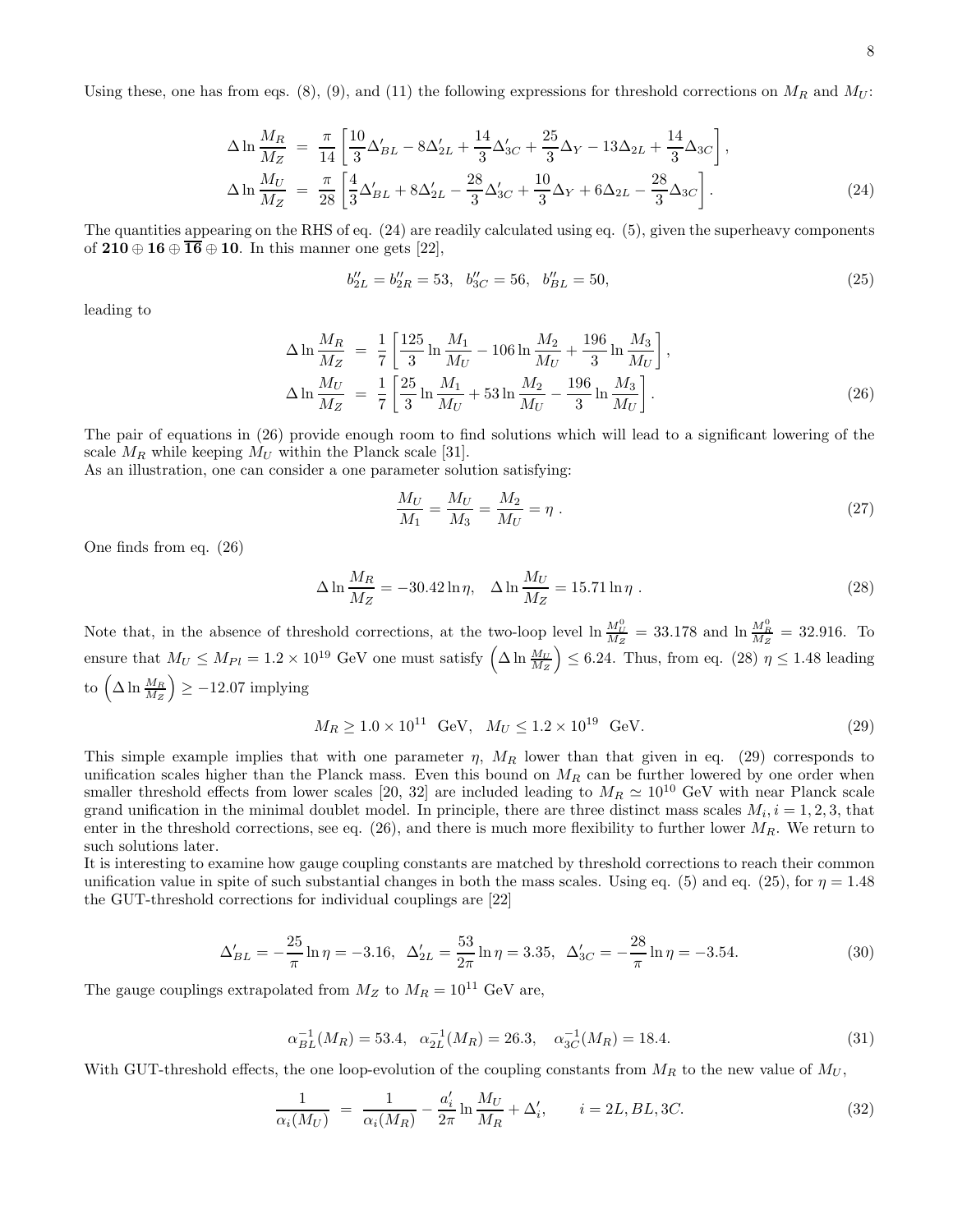| $\mathcal{M}_{R}$ | $M_U$                | $\frac{M_1}{M_U}$ | $\frac{M_2}{M_U}$ | $\frac{M_3}{M_U}$ | $\alpha_G^{-1}$ |
|-------------------|----------------------|-------------------|-------------------|-------------------|-----------------|
| (GeV)             | (GeV)                |                   |                   |                   |                 |
| $10^{11}$         | $1.2 \times 10^{19}$ | $(1.48)^{-1}$     | 1.48              | $(1.48)^{-1}$     | 23.7            |
| $10^9$            | $10^{18}$            | 0.272             | 1.770             | 0.831             | 23.7            |
| $10^7$            | $10^{18}$            | 0.158             | 1.950             | 0.832             | 23.7            |
| 10 <sup>7</sup>   | $5\times10^{16}$     | 0.151             | 2.750             | 1.524             | 27.7            |
| $10^5\,$          | $5\times10^{18}$     | 0.180             | 3.30              | 1.076             | 26.7            |
| $10^3\,$          | $10^{19}$            | 0.154             | 4.760             | 1.301             | 28.7            |

TABLE I: Examples of low intermediate scale,  $M_R$ , solutions triggered by GUT-scale threshold effects in Model I (the doublet model).

Then using eq.  $(26)$  - eq.  $(31)$  in eq.  $(32)$ ,

$$
\frac{1}{\alpha_{BL}(M_U)} = 23.1, \quad \frac{1}{\alpha_{2L}(M_U)} = 23.5, \quad \frac{1}{\alpha_{3C}(M_U)} = 23.7. \tag{33}
$$

The one parameter solution has the virtue of simplicity. However, as noted earlier, in eq.  $(26)$  – see also eq. (5) – three distinct mass scales  $M_i$ ,  $i = 1, 2, 3$ , are, in general, required to capture the effect of the threshold corrections at the unification scale. Table 1 depicts a whole set of such solutions. For every solution, the effective mass splittings are within a tolerable range and the unification scale has been increased by the threshold corrections. The value of the unified gauge coupling is also shown.

Model II: The threshold effect analysis for Model II (the triplet model) can be carried out along the same lines as in Model I. Thus, from eq. (10) one finds:

$$
A = 38/3, \quad B = -10/3,A' = 34, \quad B' = -14, \quad AB' - A'B = -64.
$$
 (34)

In place of eq. (24) one now has

$$
\Delta \ln \frac{M_R}{M_Z} = \frac{\pi}{2} \left[ \frac{8}{9} \Delta'_{BL} - 3\Delta'_{2L} + \frac{19}{9} \Delta'_{3C} \right],
$$
  
\n
$$
\Delta \ln \frac{M_U}{M_Z} = \frac{\pi}{2} \left[ \frac{4}{9} \Delta'_{BL} - \Delta'_{2L} + \frac{5}{9} \Delta'_{3C} \right].
$$
\n(35)

The one-loop beta-function coefficients from Model II required for an evaluation of the RHS are:

$$
b_{2L}^{"} = b_{2R}^{"} = 116, \ \ b_{3C}^{"} = 122, \ \ b_{BL}^{"} = 101. \tag{36}
$$

Thus, from the superheavy components of  $210 \oplus 126 \oplus \overline{126} \oplus 10$  one gets [22]:

$$
\Delta \ln \frac{M_R}{M_Z} = \left[ \frac{202}{9} \ln \frac{M_1}{M_U} - 87 \ln \frac{M_2}{M_U} + \frac{1159}{18} \ln \frac{M_3}{M_U} \right],
$$
  
\n
$$
\Delta \ln \frac{M_U}{M_Z} = \left[ \frac{101}{9} \ln \frac{M_1}{M_U} - 29 \ln \frac{M_2}{M_U} + \frac{305}{18} \ln \frac{M_3}{M_U} \right].
$$
\n(37)

Eqs. (37) depend, as in the case of Model I, on the three mass scales  $M_i$ ,  $i = 1, 2, 3$  which can be chosen appropriately to ensure a solution with a low intermediate scale  $M_R$ . A few typical examples are presented in Table 2. It is noteworthy that the gauge coupling at unification is larger for these solutions than for the ones in Table 1.

Before moving on, let us remark that in many of the threshold effect driven solutions in Model I the unification scale is pushed to higher values. It is well known that suppression of Higgsino mediated supersymmetric proton decay modes like  $p \to K^+\overline{\nu}$ ,  $p \to K^0\mu^+$  etc. is a generic problem in minimal SUSY GUTs and the amplitudes are proportional to  $M_U^{-2}$ . The higher unification scales help to evade this problem in a natural and effective fashion with a suppression factor  $\left(\frac{M_U^0}{M_U}\right)^2 = 10^{-2} - 10^{-4}$ .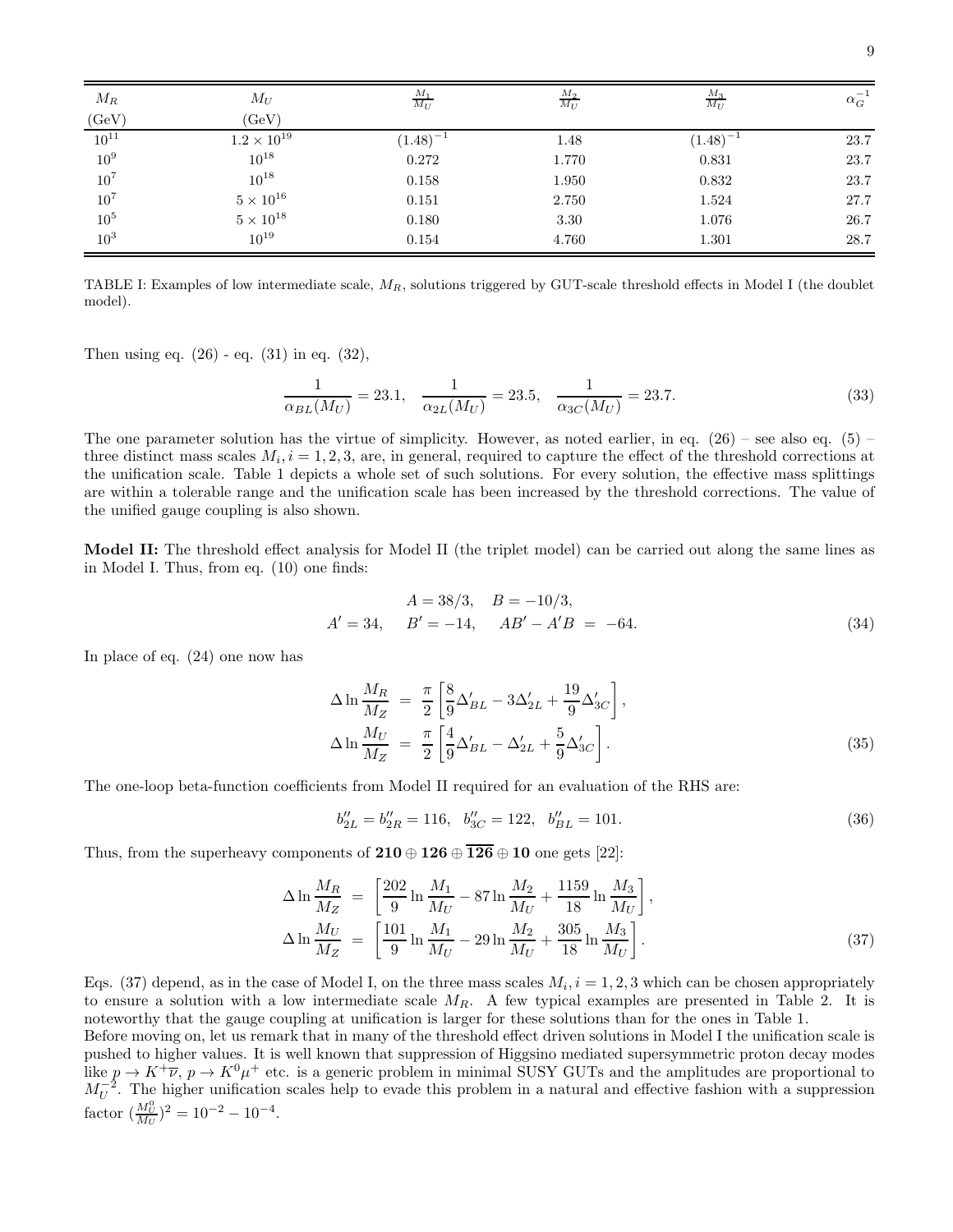| $M_R$         | $M_U$                 | $M_1$<br>$M_U$ | $M_2$<br>$\overline{M_U}$ | $\frac{M_3}{M_U}$ | $\alpha_G^{-1}$ |
|---------------|-----------------------|----------------|---------------------------|-------------------|-----------------|
| (GeV)         | (GeV)                 |                |                           |                   |                 |
| $5\times10^9$ | $1.58 \times 10^{16}$ | 2.204          | 1.200                     | 0.659             | $15.0\,$        |
| $10^{10}$     | $1.58\times10^{16}$   | 2.065          | 1.160                     | 0.659             | 15.0            |
| $10^{11}$     | $1.58\times10^{16}$   | 1.661          | 1.050                     | 0.656             | 15.0            |

TABLE II: Examples of low intermediate scale,  $M_R$ , solutions triggered by GUT-scale threshold effects in Model II (the triplet model).

#### B. Planck scale effects

Since the GUT scale is close to the Planck mass, it is possible that gravity induced non-renormalizable terms could change the usual field theoretic predictions of gauge coupling unification. These interactions are suppressed by inverse powers of the Planck mass. For example, consider the gauge invariant Lagrangian consisting of the dim.5 non-renormalizable operators (NRO),

$$
\mathcal{L}_{NRO} = -\frac{\eta_1}{2M_G} Tr(F_{\mu\nu} \Phi_{210} F^{\mu\nu}) - \frac{\eta_2}{2M_G} Tr(F_{\mu\nu} \Phi_{54} F^{\mu\nu}). \tag{38}
$$

The effective gauge coupling constants at the unification point get changed due to these non-renormalizable terms. In particular, these interactions determine the parameters in eq. (7) and one finds [23, 24],

$$
\epsilon_{2L} = \epsilon_{2R} = -\frac{3}{2}\epsilon_2, \ \epsilon_{3C} = \epsilon_2 - \epsilon_1, \ \ \epsilon_{BL} = 2\epsilon_1 + \epsilon_2,
$$
  
 $\epsilon' = \frac{4}{3}\epsilon_1 + \frac{5}{3}\epsilon_2, \ \epsilon'' = 4\epsilon_1 - 5\epsilon_2,$ 

where

$$
\epsilon_1 = \frac{3\eta_1}{4} \frac{M_U}{M_G} \left[ \frac{1}{4\pi\alpha_G} \right]^{\frac{1}{2}}, \quad \epsilon_2 = \frac{3\eta_2}{4} \frac{M_U}{M_G} \left[ \frac{1}{15\pi\alpha_G} \right]^{\frac{1}{2}},\tag{39}
$$

leading to the following analytic expressions for the corrections on the mass scales,

$$
\left(\Delta \ln \frac{M_R}{M_Z}\right)_{gr} = \frac{2\pi (A'\epsilon' - A\epsilon'')}{\alpha_G (AB' - A'B)}, = -\frac{\pi}{7\alpha_G} [\epsilon_1 + 10\epsilon_2],
$$
\n
$$
\left(\Delta \ln \frac{M_U}{M_Z}\right)_{gr} = \frac{2\pi (B\epsilon'' - B'\epsilon')}{\alpha_G (AB' - A'B)} = \frac{\pi}{7\alpha_G} [5\epsilon_2 - 3\epsilon_1].
$$
\n(40)

While the change in the mass scales are governed by the above relations the individual coupling constants near the GUT scale change as,

$$
\Delta_{2L}^{(\text{gr})} = \frac{3\epsilon_2}{2\alpha_G}, \quad \Delta_{BL}^{(\text{gr})} = -\frac{(2\epsilon_1 + \epsilon_2)}{\alpha_G}, \quad \Delta_{3C}^{(\text{gr})} = \frac{(\epsilon_1 - \epsilon_2)}{\alpha_G}.
$$
\n(41)

Using the most natural scale for the two NRO's as the Planck mass,  $M_G = 1.2 \times 10^{19}$  GeV, and eq. (39) - eq. (41) we searched for gravity corrected solutions for low intermediate mass scale and high GUT scale with the constraint  $|\eta_{1,2}| \simeq O(1).$ 

For example with  $\epsilon_1 = 0.15$ ,  $\epsilon_2 = 0.174$ ,  $M_G = M_{Pl}$  we have  $M_R = 10^7$  GeV and  $M_U = 10^{18.4}$  GeV, corresponding to  $\eta_1 = 0.494$  and  $\eta_2 = 1.160$ . The corrections to the coupling constants are obtained through  $\Delta_{BL}^{(\text{gr})} = -11.47$ ,  $\Delta_{2L}^{(\text{gr})} = 6.52$ , and  $\Delta_{3C}^{(\text{gr})} = 0.6$ . When these are added to one-loop extrapolated values from  $M_Z$  to  $M_U \ (\equiv 10^{18.4}$ GeV), the three coupling constants match consistently with their common value  $\alpha_G^{-1} \simeq 25$ . All solutions with high unification scales require  $|\eta_{1,2}| \simeq O(1)$  as shown in Table 3. Thus, dim.5 operators are capable of lowering the leftright symmetry breaking scale to  $M_R = 10^5 - 10^9$  GeV, making Model I consistent with large neutrino mixing and leptogenesis when the minimal doublet model is supplemented by the addition of a 54.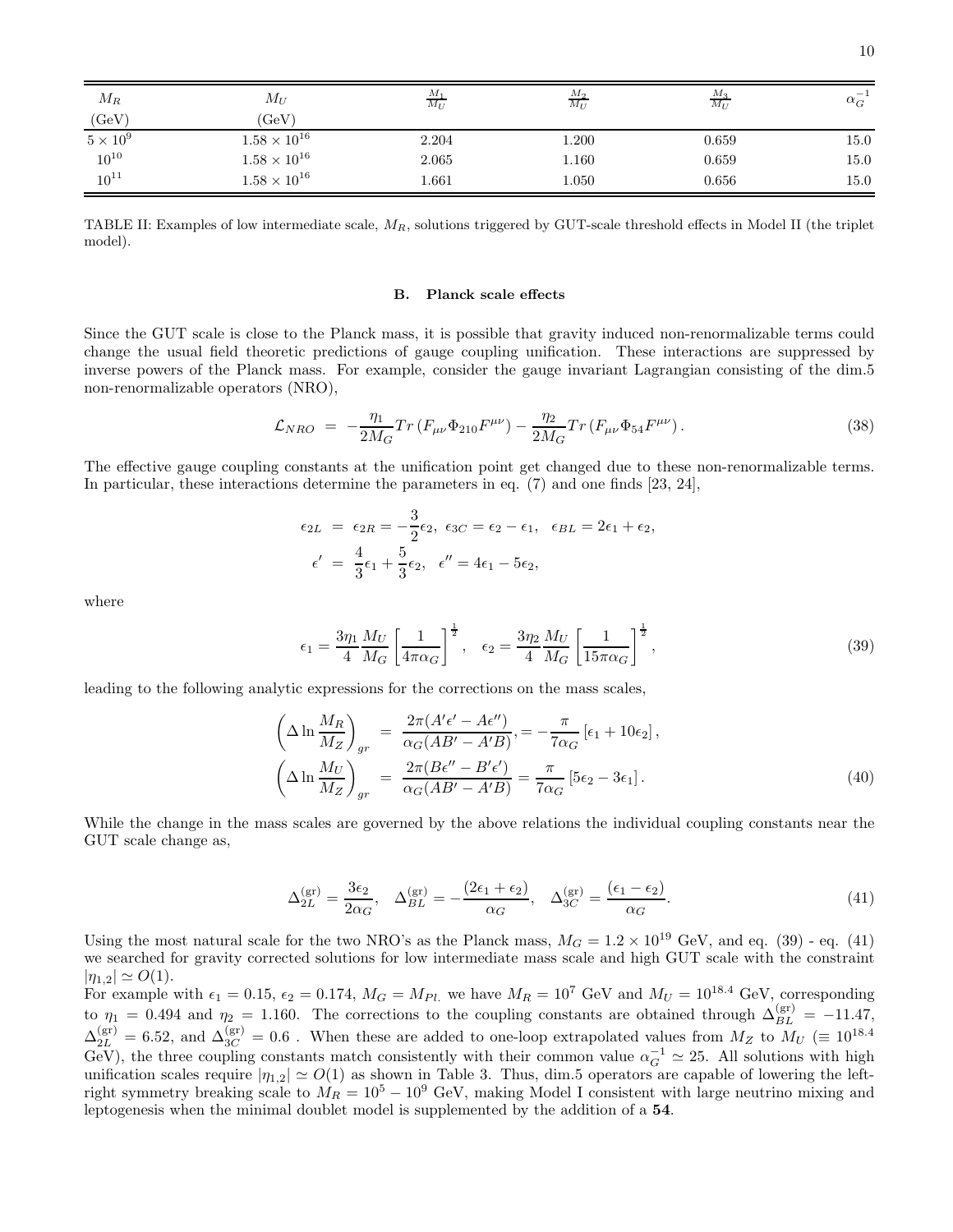| $\mathcal{M}_R$   | $M_U$                 | $\eta_1$ | $\eta_2$ | $\alpha _G^{-1}$ |
|-------------------|-----------------------|----------|----------|------------------|
| (GeV)             | (GeV)                 |          |          |                  |
| $\overline{10^9}$ | $3.16 \times 10^{18}$ | 0.305    | 0.96     | 25.00            |
| $10^7\,$          | $3.16\times10^{18}$   | 0.494    | 1.16     | 25.64            |
| $10^6$            | $8\times10^{17}$      | 2.728    | 4.77     | 25.32            |
| $10^5\,$          | $3.16 \times 10^{18}$ | 0.671    | 1.34     | 25.32            |

TABLE III: Sample solutions with low intermediate scales,  $M_R$ , obtained for Model I (the doublet model) through Planck scale induced interactions parameterized by  $\eta_1$  and  $\eta_2$  (see text).

We find that high values of  $M_U \simeq 10^{18}$  GeV require smaller  $\eta_{1,2} \simeq O(1)$  while a lower  $M_U \simeq 10^{16}$  GeV requires unnaturally larger values of the parameters. The preferred solutions with naturally large values of  $M_U$  exhibit the virtue of suppression of Higgsino mediated proton decay by factors  $\left(\frac{M_U^0}{M_U}\right)^2 = 10^{-3} - 10^{-4}$ .

We now extend the triplet model by the addition of a Higgs representation 54 and including the effects of the two non-renormalizable operators of eq. (38). The changes in the mass scales are given by

$$
\left(\Delta \ln \frac{M_R}{M_Z}\right)_{gr} = -\frac{\pi}{12\alpha_G} \left[-2\epsilon_1 + 45\epsilon_2\right],
$$
\n
$$
\left(\Delta \ln \frac{M_U}{M_Z}\right)_{gr} = -\frac{\pi}{12\alpha_G} \left[2\epsilon_1 + 15\epsilon_2\right].
$$
\n(42)

Unlike for the doublet model, we find that gravitational corrections alone do not succeed in substantially reducing the  $M_R$  scale. This behaviour of the triplet model can be understood in terms of the larger Higgs representations – 126 and  $\overline{126}$  – involved and the consequent tension with perturbativity (see Sec.IV).

#### C. Doublet model with additional light multiplets

The third and final alternative that we discuss for obtaining a low intermediate scale in Model I is through additional light chiral submultiplets. We find that if there are appropriate light states in the particle spectrum then the unification of gauge couplings is consistent with a significant lowering of  $M_R$ .

In earlier work attempts have been made to obtain intermediate scales much lower than the GUT scale by spontaneous breaking of SUSY  $SO(10)$  in the first step and the gauge group  $\mathcal{G}_{LR}$  in the second step with or without [33] left-right discrete symmetry. The crucial point of this paper is that we require the left-right symmetric gauge group with  $g_{2L} = g_{2R}$  to survive to low intermediate scales in order to evade the gravitino problem and at the same time obtain low mass  $W_R^{\pm}$  gauge bosons to possibly even provide testable signals at collider energies in the near future.

We present below two models which meet these requirements. The models are identical up till the scale  $M_R$  and consist of the MSSM particles. They differ in the number and type of additional chiral multiplets which contribute in the range  $M_R$  to  $M_U$ . In this subsection, we choose to distinguish between the SUSY scale,  $M_S$  (which is chosen at 1 TeV), and  $M_Z$ . The RG evolution of the couplings from  $M_Z$  to  $M_S$  is governed by the one- and two-loop coefficients:

$$
\begin{pmatrix} a_Y \\ a_{2L} \\ a_{3C} \end{pmatrix} = \begin{pmatrix} \frac{21}{5} \\ -3 \\ -7 \end{pmatrix}, \quad b_{ij} = \begin{pmatrix} \frac{104}{25} & \frac{18}{5} & \frac{44}{5} \\ \frac{6}{5} & 8 & 12 \\ \frac{11}{10} & \frac{9}{2} & -26 \end{pmatrix}, \quad i, j \in \mathcal{G}_{std}, \tag{43}
$$

while from  $M<sub>S</sub>$  to the scale  $M<sub>R</sub>$  eq. (12) is applicable. In eq.(43) the beta-function coefficients have been derived assuming two light doublets in the nonSUSY model below  $M<sub>S</sub>$  which emerges naturally from the MSSM existing above  $M_s$ .

Model A: In addition to the MSSM particles, we assume that supermultiplets with the following gauge quantum numbers are light with masses at the  $M_R$  scale:

$$
\sigma(3, 1, 1, 4/3) \oplus \overline{\sigma}(3, 1, 1, -4/3) \subset \mathbf{45, 210},
$$
  
\n
$$
\eta(1, 1, 1, 2) \oplus \overline{\eta}(1, 1, 1, -2) \subset \mathbf{120}.
$$
\n(44)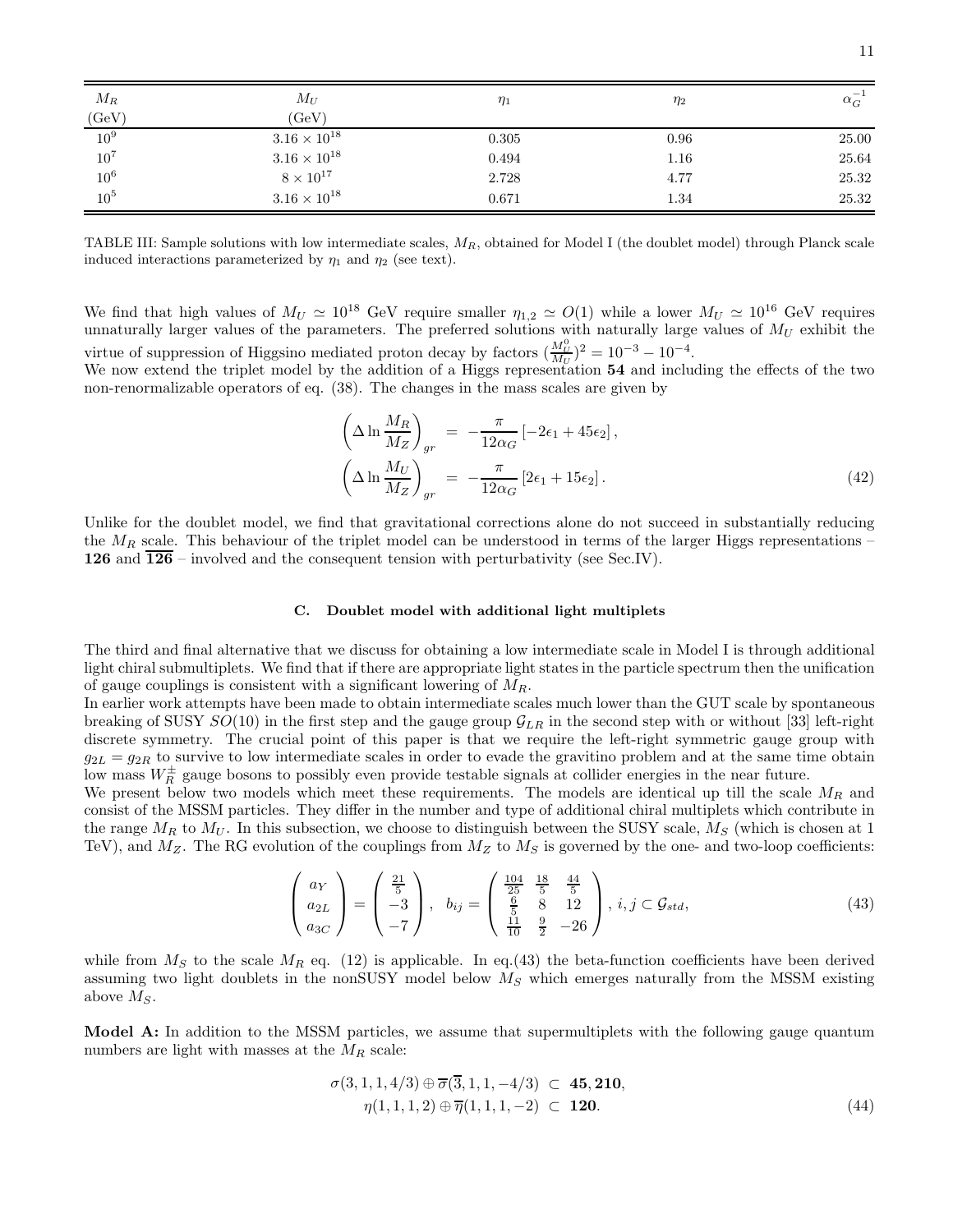The one- and two-loop coefficients including these fields are,

$$
\begin{pmatrix} a'_{BL} \\ a'_{2L} \\ a'_{3C} \\ a'_{3C} \end{pmatrix} = \begin{pmatrix} 16 \\ 2 \\ 2 \\ -2 \end{pmatrix},
$$
\n(45)

$$
b'_{ij} = \begin{pmatrix} 241/6 & 27/2 & 27/2 & 88/3 \\ 9/2 & 32 & 3 & 24 \\ 9/2 & 3 & 32 & 24 \\ 11/3 & 9 & 9 & 76/3 \end{pmatrix}, i, j = BL, 2L, 2R, 3C.
$$
 (46)

At two-loop level the evolution of gauge couplings and their unification have been shown in Fig. 1 for  $M_R = 10^4$ GeV. Some sample solutions to the RGEs for gauge couplings with allowed values of  $M_R$ ,  $M_U$  and the GUT fine structure constant  $(\alpha_G)$  are presented in Table 4. We find that with the grand unification scale  $M_U = 2 \times 10^{16}$  GeV, an intermediate scale in the range of  $M_R = 5$  TeV -  $10^{10}$  GeV is possible in this model with excellent unification of the gauge couplings. In spite of the presence of additional fields, the gauge couplings at the GUT scale remain perturbative in a manner similar to the minimal GUT with  $\alpha_G^{-1} = 22.22 - 20.40$ .

Model B: In addition to the MSSM particles we assume that there are additional superfields with their masses at the  $M_R$  scale which transform as:

$$
\xi(6, 1, 1, 4/3) \oplus \overline{\xi(6, 1, 1, -4/3, )} \subset 54,\eta(1, 1, 1, 2) \oplus \overline{\eta}(1, 1, 1, -2) \subset 120,C(1, 2, 2, 0) \subset 10, 120, 126,DL(1, 3, 1, 0) \oplus DR(1, 1, 3, 0) \subset 45, 210,
$$
\n(47)

where we have used a pair of  $C(1, 2, 2, 0)$ .

The one- and two-loop coefficients in this scenario are

$$
\begin{pmatrix} a'_{BL} \\ a'_{2L} \\ a'_{3C} \\ a'_{3C} \end{pmatrix} = \begin{pmatrix} 20 \\ 6 \\ 6 \\ 2 \end{pmatrix},
$$
\n(48)

$$
b'_{ij} = \begin{pmatrix} 305/6 & 27/2 & 27/2 & 344/3 \\ 9/2 & 70 & 9 & 24 \\ 9/2 & 9 & 70 & 24 \\ 43/3 & 9 & 9 & 332/3 \end{pmatrix}, i, j = BL, 2L, 2R, 3C.
$$
 (49)

Gauge coupling evolution and unification in this case is shown in Fig. 1 for an example with  $M_R = 10^8$  GeV. A couple of sample solutions with  $M_R$  which satisfy the gravitino constraint are presented in Table 4. For this alternative, the intermediate scales are typically in the range of  $M_R = 10^7$  GeV -  $10^{10}$  GeV. A very precise unification of the gauge couplings has been found when further small SUSY threshold effects at the TeV scale are taken into account [20]. Because of these effects, the resulting gauge couplings show small discontinuities at  $M_S = 10^3$  GeV as shown in the Fig. 1 for Model B. The gauge couplings near the GUT scale approach strong coupling ( $\alpha_G \simeq 0.1$ ) as shown in Table 4 and Fig. 1.

We show in the next section that the intermediate scale in the triplet model has a lower bound at  $10^9$  GeV which is expected to be increased by additional Higgs scalars at the  $M_R$  scale.

From the above two examples and earlier investigations it is clear that right-handed mass scales as low as  $M_R = 5 \text{ TeV}$  $-10^{10}$  GeV are viable when additional light chiral multiplets at the  $M_R$  scale are admitted. As already noted, such low scales are necessary for the successful implementation of leptogenesis in the doublet model (Model I). Obviously, these models may have interesting new signatures at LHC and future collider experiments. It is noteworthy that all the light multiplets exploited in the two models are contained in  $SO(10)$  representations which have been invoked in the literature anyway for various purposes.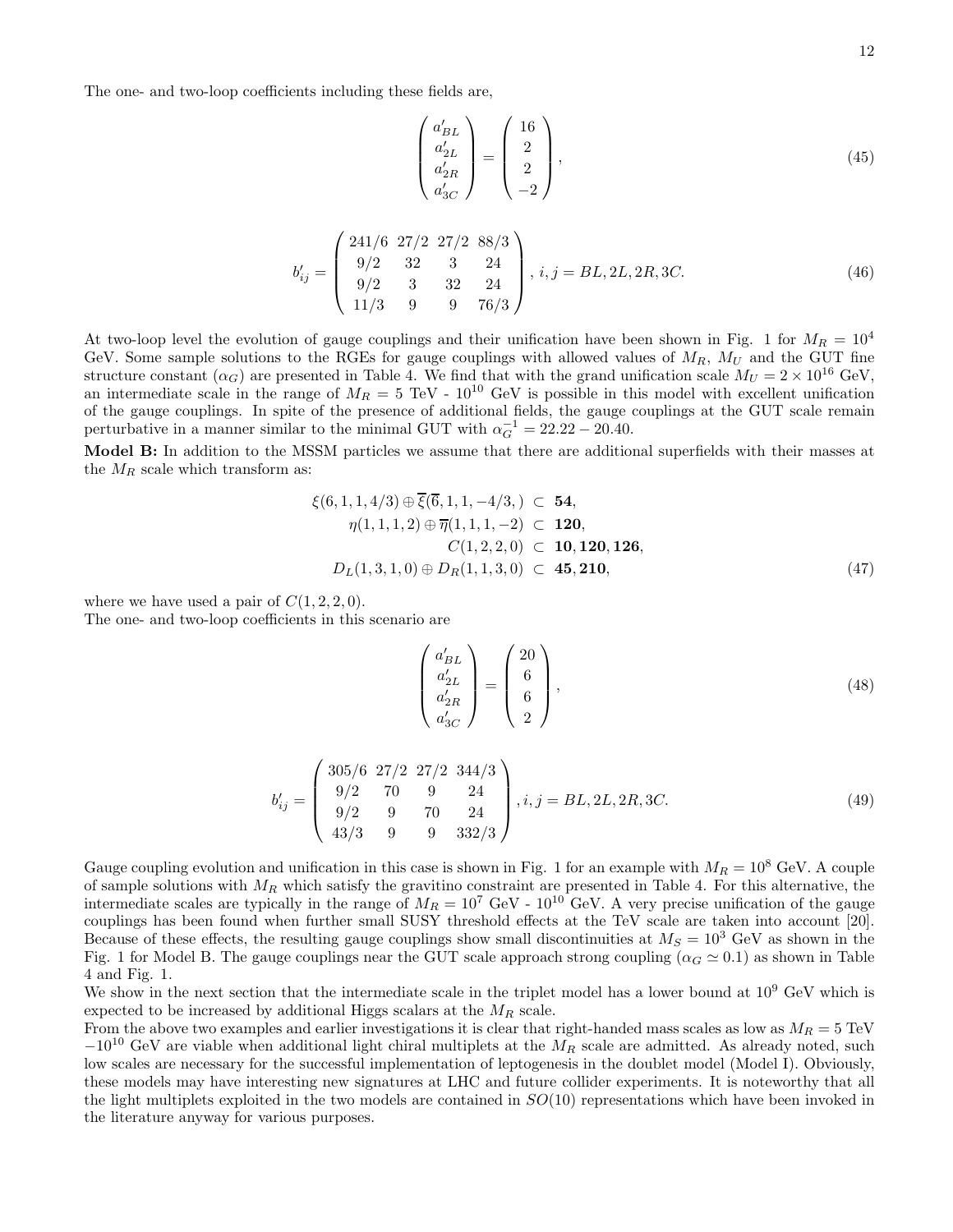

FIG. 1: The evolution of the gauge couplings in models with additional light multiplets. The left- (right-) panel corresponds to Model A (Model B).

| Model | $\rm M_R$       | $M_U$                 | $\alpha _G^{-1}$ |
|-------|-----------------|-----------------------|------------------|
|       | (GeV)           | (GeV)                 |                  |
|       | 10 <sup>9</sup> | $1.15 \times 10^{16}$ | 22.22            |
| А     | 10 <sup>5</sup> | $1.10\times10^{16}$   | $20.83\,$        |
|       | 10 <sup>4</sup> | $10^{16}$             | $20.40\,$        |
|       | 10 <sup>9</sup> | $1.82 \times 10^{16}$ | 7.58             |
| B     | $10^{8}$        | $2.00 \times 10^{16}$ | 10.13            |

TABLE IV: Sample solutions for low intermediate scales,  $M_R$ , in two models with additional light multiplets at the intermediate scale (see text).

## IV. LOWER BOUND ON INTERMEDIATE SCALE IN THE TRIPLET MODEL

As pointed out earlier, the high dimensional Higgs representations like  $210$  and/or  $126 + \overline{126}$  result in large threshold corrections at the GUT scale even if their superheavy components are only few times heavier or lighter than  $M_U$ . In this respect, threshold corrections in the triplet model with  $126 + \overline{126}$  are more significant compared to those in the doublet model which uses  $16 + \overline{16}$ . Normally, one would therefore expect to obtain lower  $M_R$  in the former model. In this section we show that this is not true and, in fact, establish that  $M_R$  cannot be lower than  $10^9$  GeV in the triplet model. This lower bound is set by the perturbative renormalization group constraint when parity survives in the left-right gauge group as happens in the case of  $G_{LR}$ . As the GUT threshold effects contribute only at the unification scale, we use the two-loop equation for  $\alpha_{BL}$  between  $M_R$  and  $M_U$  with the corresponding coefficients given in eq. (12) and eq. (15). It is seen that if  $M_R \le 10^9$  GeV,  $\alpha_{BL}$  exceeds the perturbative limit ( $\simeq$  1) before the GUT scale is reached.

Analytically, this behavior of the gauge coupling becomes transparent by noting that the position of the Landau pole  $(\mu_0)$ , where  $g_{BL}(\mu_0) = \infty$ , is given by,

$$
\mu_0 = M_R \exp\left[\frac{2\pi}{a'_{BL}} \frac{1}{\alpha_{BL}(M_R)}\right].
$$
\n(50)

Here

$$
\frac{1}{\alpha_{BL}(M_R)} = \frac{5}{2} \left( \frac{1}{\alpha_Y(M_Z)} - \Theta_Y + \Delta_Y \right)
$$

$$
-\frac{3}{2} \left( \frac{1}{\alpha_{2L}(M_Z)} - \Theta_{2L} + \Delta_{2L} \right) - \frac{1}{4\pi} \left( 5a_Y - 3a_{2L} \right) \ln \frac{M_R}{M_Z}.
$$
(51)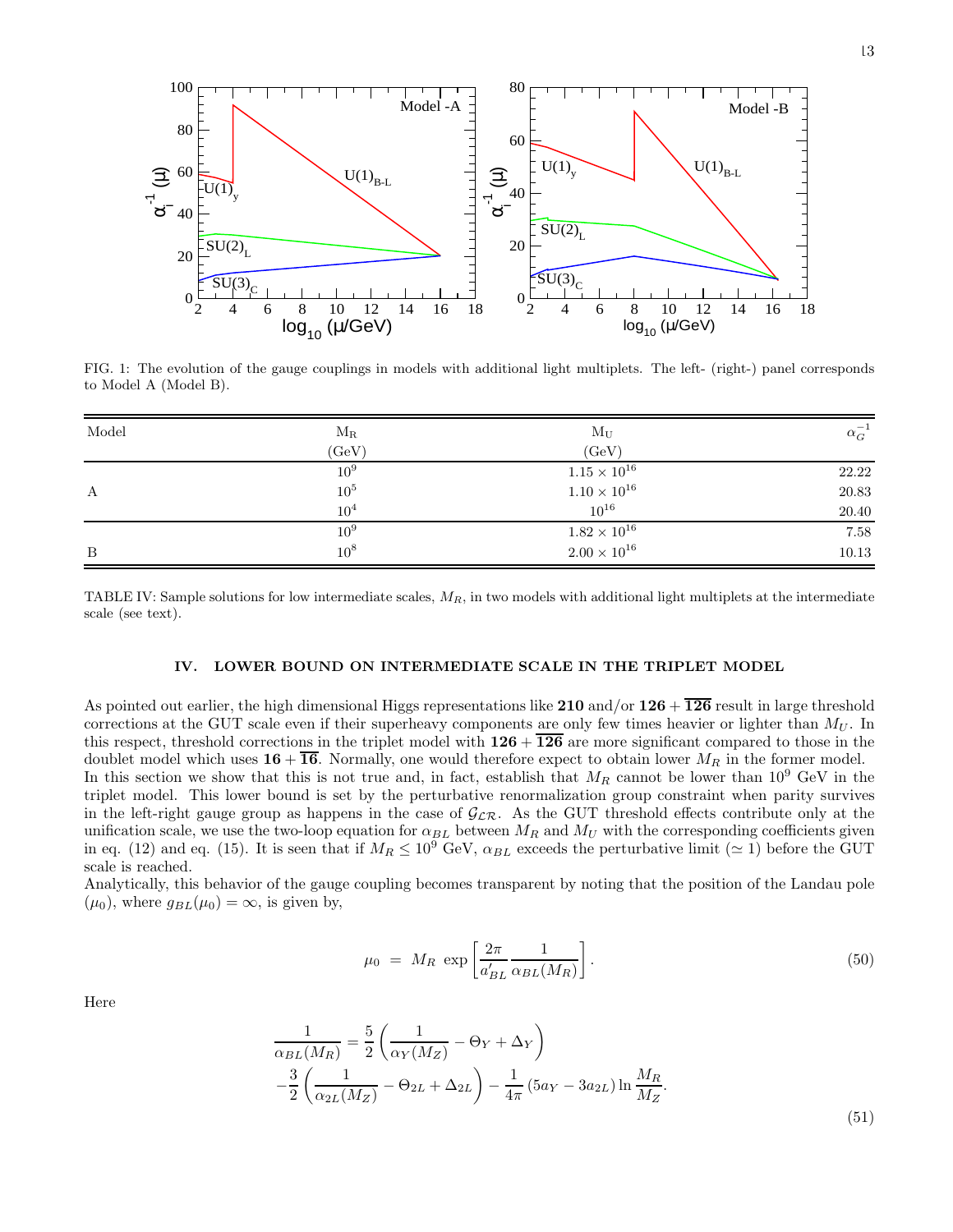| $M_R$           | $\alpha_{BL}(M_R)$ | $\mu_0$               |
|-----------------|--------------------|-----------------------|
| (GeV)           |                    | (GeV)                 |
| 10 <sup>3</sup> | 97.429             | $7.76 \times 10^{13}$ |
| 10 <sup>5</sup> | 86.407             | $4.56 \times 10^{14}$ |
| $10^7$          | 75.406             | $2.56 \times 10^{15}$ |
| $10^8$          | 69.907             | $6.16 \times 10^{15}$ |
| 10 <sup>9</sup> | 64.409             | $1.44 \times 10^{16}$ |
| $10^{10}$       | 58.912             | $3.46 \times 10^{16}$ |
| $10^{11}$       | 53.415             | $8.31 \times 10^{16}$ |

TABLE V: Location of Landau poles,  $\mu_0$ , signifying violation of perturbativity, for different choices of the intermediate scale  $M_R$  in the triplet model.

Using eq. (51) we calculate  $\alpha_{BL}^{-1}(M_R)$  for  $M_R = 10^3$  GeV to  $10^{11}$  GeV from low energy data ignoring the small threshold effect due to superpartners and use them in eq. (50) to estimate the value of  $\mu_0$ . Our two-loop estimations of the pole position are shown in Table 5 for the triplet model with  $a'_{BL} = 24$ . The two-loop corrections predict slightly lower values of  $\mu_0$  than eq. (50). For intermediate scales  $M_R = 1$  TeV to 10<sup>9</sup> GeV, the pole positions are found in the range  $7.76 \times 10^{13}$  GeV to  $1.44 \times 10^{16}$  GeV indicating that for the  $U(1)_{BL}$  gauge coupling perturbation theory breaks down below the GUT scale for these values of  $M_R$ . When  $M_R \geq 10^{10}$  GeV, the pole positions occur clearly above the GUT scale with  $\mu_0 > 3.46 \times 10^{16}$  GeV. In other words, with only the minimal particle content needed to maintain supersymmetry and left-right symmetry below the GUT scale, from the requirement of perturbativity the triplet model leads to the conservative lower bond on the intermediate scale,

$$
M_R > 10^9 \text{ GeV}.\tag{52}
$$

Inclusion of additional new scalar degrees of freedom anywhere between  $M_R$  to  $M_U$  would increase the one-loop betafunction coefficient of the  $U(1)_{B-L}$  gauge coupling and bring down the pole position further. This, in turn, would further tighten the lower bound on  $M_R$  beyond  $10^9$  GeV. This is why, unlike in the doublet model, the presence of additional light scalars near  $M_R$  cannot reduce the value of the intermediate scale in the triplet model.

In contrast to the triplet model for which  $a'_{BL} = 24$ , the doublet model has  $a'_{BL} = 9$  which enhances the argument of the exponential on the RHS of eq. (50) by a factor  $\simeq 24/9 = 2.66$  compared to the triplet model for the same value of  $M_R$ . Such a factor in the argument pushes the Landau pole to a position much above the GUT scale. Thus, even with  $M_R = 1$  TeV, whereas the triplet model pole position is at  $\mu_0 \simeq 1.18 \times 10^{14}$  GeV which is approximately two orders below the GUT scale, in the the doublet model the pole occurs at  $\mu_0 \simeq 3.3 \times 10^{32}$  GeV. Although this latter scale for the doublet model is expected to be substantially lower because of the contribution of superheavy particles near the GUT scale, it is clear that the coupling constant never hits a Landau pole below the GUT-Planck scales  $\simeq 10^{18}$ GeV. This tallies with the results in Sec.III where solutions have been obtained using threshold and gravitational corrections.

With such a lower bound on  $M_R$  in the triplet model, this version of SUSY  $SO(10)$  rightly deserves its description as a high scale theory. The SUSY SO(10) triplet model appears to fit ideally for description of quark-lepton masses and mixings through high-scale  $b - \tau$  unification and type II see-saw dominance or even through type I see-saw mechanism [5, 15, 34] .

Since  $M_R \geq 10^9$  GeV in the triplet model, the lightest right-handed neutrino mass could satisfy the gravitino constraint,

but in this case generating the quark and lepton masses and mixings has to be re-examined. While a detailed analysis of neutrino data is yet to emerge in the doublet model, it is well known that reproducing small neutrino masses is no problem even if the right-handed neutrinos are near the TeV scale. With such a low value of  $M_R$  the desired criteria of TeV scale resonant leptogenesis is fulfilled and through the  $W_R^{\pm}$  and  $Z_R$  bosons and the light Higgs scalars,  $\chi_L^{\pm}$ ,  $\chi_L^0$ ,  $\chi_R^{\pm}$ , and  $\chi_R^0$ , the model can be tested at the LHC and ILC. The superpartner of the lightest right-handed neutrino in the doublet model may also be a good candidate for dark matter.

# V. REMARKS ON LIGHT SCALARS AND FERMION MASSES IN MINIMAL SO(10)

One of the most appealing features of the minimal supersymmetric  $SO(10)$  model is that one can calculate the pattern of symmetry breaking and predict fermion mass relations at the GUT scale [35]. Concomitant with these, in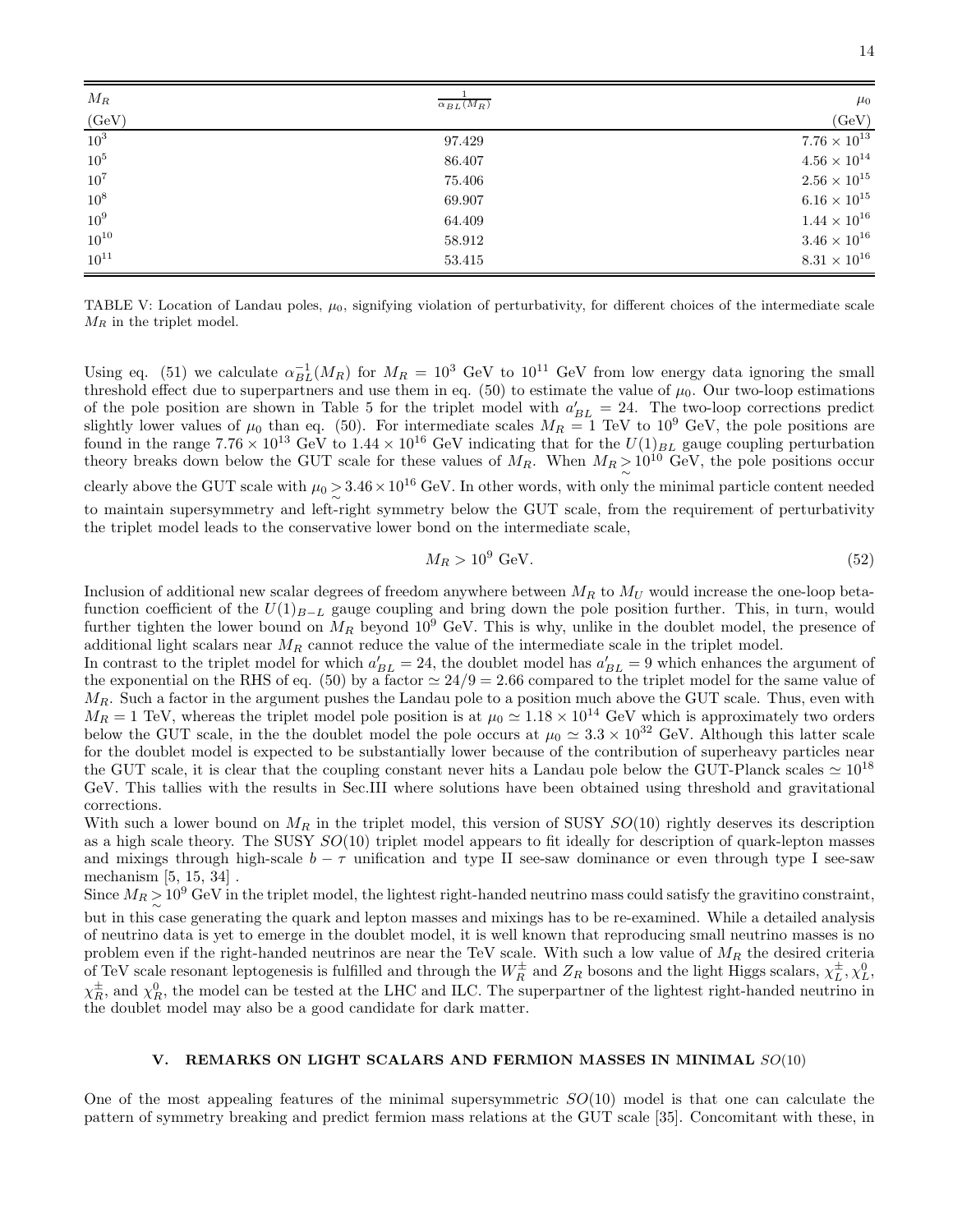the minimal model, is an intermediate left-right breaking scale,  $M_R$ , constrained to be rather close to the GUT scale  $M_U$ . Can the virtues of the model be made to survive when  $M_R$  is lowered?

Let us briefly summarize the salient features with reference to Model II. The Higgs fields are:

$$
\Phi \equiv 210, \qquad \Sigma \equiv 126, \qquad \bar{\Sigma} \equiv \overline{126}, \qquad H \equiv 10,
$$

where  $\Delta_{L,R}\subset \Sigma$  and  $\phi\subset H$ . The fermions belong to the representation  $\Psi\equiv 16$ . The complete superpotential of the model can then be written as

$$
W = W_Y + W_H,\tag{53}
$$

where the Yukawa couplings are in  $W_Y$  and the scalar potential can be derived from  $W_H$ . They can be written as (we follow the notations of ref. [6])

$$
W_Y = Y_{10}\Psi\Psi H + Y_{126}\Psi\Psi\bar{\Sigma},
$$
  
\n
$$
W_H = \frac{m_{\Phi}}{4!}\Phi\Phi + \frac{\lambda}{4!}\Phi\Phi\Phi + \frac{M}{5!}\Sigma\bar{\Sigma} + \frac{\eta}{4!}\Phi\Sigma\bar{\Sigma}
$$
  
\n
$$
+m_H H H + \frac{1}{4!}\Phi H \ (\alpha\Sigma + \beta\bar{\Sigma}).
$$
\n(54)

As usual, minimization of the scalar potential gives the allowed values of the vev of the different fields. In addition, fermion mass relations are also determined in terms of the parameters of the model.

It may appear that the solutions presented earlier with lowered left-right symmetry breaking scales are in conflict with results on fermion masses. However, this need not be the case. For example, when gravitational corrections are included, there may well be non-renormalizable terms in the superpotential, suppressed by the Planck scale, which can contribute to the Yukawa couplings after the GUT symmetry breaking by the field Φ. Thus, in the presence of such corrections, the superpotential will have to be supplemented by

$$
W_Y^G = \frac{1}{M_{Pl}} (Y_{10}^G \Psi \Psi H \Phi + Y_{126}^G \Psi \Psi \bar{\Sigma} \Phi) + \cdots.
$$
 (55)

These new interactions will be suppressed by  $\langle \Phi \rangle / M_{Pl}$ . But  $\langle \Phi \rangle \sim M_U$  is close to the Planck scale, as we have illustrated, and hence the suppression need not be too much. In addition, the non-renormalizable couplings  $Y^G$ could also be large. Then the fermion mass relations obtained for the minimal supersymmetric  $SO(10)$  models could be radically affected. Fermion mass relations can also get changed in the presence of new Higgs scalars. Thus the low intermediate mass scales,  $M_R$ , obtained in the present analysis need not be inconsistent with the fermion mass relations.

At the tree level, the minimal triplet model predicts  $[6]$  masses near  $M_R$  for additional states belonging to 210 with the quantum numbers

$$
E_L(3,3,1,4/3) \oplus \overline{E}_L(\overline{3},3,1,-4/3),
$$
  
\n
$$
E_R(3,1,3,4/3) \oplus \overline{E}_R(\overline{3},1,3,-4/3).
$$
\n(56)

We have checked that with the minimal Higgs content, the renormalizable doublet model also leads to similar light Higgs scalars. It has been further noted in ref. [6] that these states prevent having parity conserving  $\mathcal{G}_{LR}$  at any value of the intermediate scale below  $M_U$ . We remark that their presence at  $M_R$  sufficiently lower than  $M_U$ , apart from being in conflict with  $\sin^2 \theta_W(M_Z)$  and  $\alpha_S(M_Z)$ , spoils perturbative gauge coupling evolutions by developing Landau poles in the coupling constants in the region  $M_R < \mu < M_U$ . This difficulty could be avoided [36] by extensions of the minimal doublet or the triplet model through the inclusion of non-renormalizable operators and/or additional  $SO(10)$ Higgs representations, like 54. For example, the presence of the non-renormalizable term in the superpotential

$$
W_{gr} = \frac{\lambda^G}{4!M_G} \Phi^4,
$$

with  $M_G = M_{Pl}$ , or (string) compactification scale, can lift the masses of these light scalars close to the GUT scale when the 210 gets vev along the direction  $\langle \Phi^0{15, 1, 1} \rangle \sim M_U$ , leading to  $M_E = 2\lambda^G m_\Phi^2 / \lambda^2 M_G$ . Then their contributions are added to GUT-threshold effects, as discussed earlier.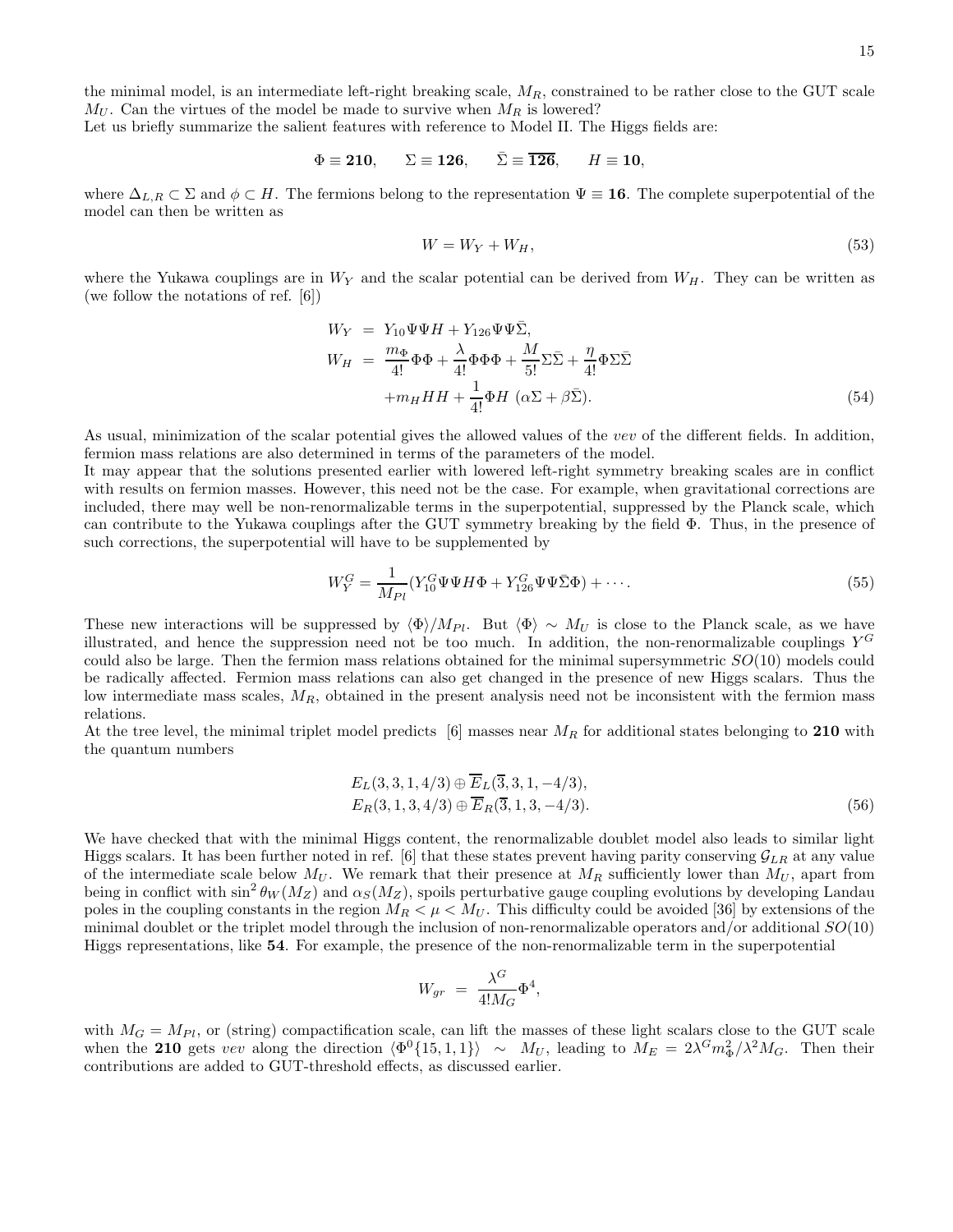## VI. SUMMARY AND CONCLUSION

In this work, we have discussed the question of low intermediate left-right symmetry breaking scales, as preferred by leptogenesis, in the minimal supersymmetric  $SO(10)$  GUTs with only doublet Higgs scalars as well as with triplet scalars. In view of the presence of additional scalar components predicted from mass spectra analysis [6] which disrupt perturbativity and gauge coupling unification, the minimal renormalizable triplet model with Higgs representations 210 ⊕ 126 ⊕  $\overline{126}$  ⊕ 10 is ruled out as a candidate for any value of left-right symmetry breaking intermediate scale. With the added presence of a Higgs representation 54 and/or non-renormalizable interactions, these unwanted scalar components are made superheavy and we find, in agreement with previous work, that in the minimal models, at the one-loop level gauge coupling unification requires the scale of left-right symmetry breaking to be close to the GUT scale [37]. Inclusion of the two-loop contributions eliminates even this possibility as no solution can be found at all with an intermediate scale. On the other hand, evading the gravitino problem, which would otherwise plague successful big bang nucleosynthesis, would require  $M_R \leq 10^9$  GeV. We have pointed out that this impasse can be circumvented in the case of the doublet model by including threshold corrections near the GUT scale, including non-renormalizable interactions due to gravity induced Planck scale effects, or by adding new light scalar multiplets. In the last alternative, the additional light submultiplets used are present in representations commonly used in  $SO(10)$  non-minimal models, but they are different from those which emerge from mass spectra analysis [6]. These considerations allow the left-right symmetry breaking scale to be low, as low as even a few TeV, making it phenomenologically interesting. The unification scale obtained in the doublet model using the first two methods turns out to be large, making it safe for Higgsino mediated proton decay as well as with fermion mass relations. In the triplet model, although threshold effects can easily decrease the intermediate scale, we find a perturbative lower bound,  $M_R > 10^9$  GeV, below which the intermediate scale cannot be lowered. With this bound, the triplet model with an added 54 and/or nonrenormalizable interactions emerges as a high scale theory of SUSY  $SO(10)$  description of fermion masses and mixings. In this model the possibility of meeting the gravitino constraint can be fulfilled provided neutrino masses and mixings are successfully reproduced with  $M_R \ge 10^9$  GeV. With  $M_R$  in the TeV region in the doublet model, apart from successful resonant leptogenesis with full compliance of the gravitino constraint, the model predictions can be tested through their various manifestations at the LHC and ILC.

## ACKNOWLEDGMENTS

M. K. P. thanks Harish-Chandra Research Institute, Allahabad, India for hospitality and Institute of Physics, Bhubaneswar, India for facilities.

- [1] J. C. Pati and A. Salam, Phys. Rev. D10 (1974) 275; R. N. Mohapatra and J. C. Pati, Phys. Rev. D11 (1975) 566; R. N. Mohapatra and J. C. Pati, Phys. Rev. D11 (1975) 2558; G. Senjanović and R. N. Mohapatra, Phys. Rev. D12 (1975) 1502.
- [2] D. Chang, R. N. Mohapatra and M. K. Parida, Phys. Rev. Lett. 52 (1984) 1072; Phys. Rev. D30 (1984) 1052; D. Chang, R. N. Mohapatra, J. M. Gipson, R. E. Marshak and M. K. Parida, Phys. Rev. D31 (1985) 1718.
- [3] H. Georgi, in Particles and Fields 1974, ed. C. A. Carlson (AIP, New York, 1975); H. Fritzsch and P. Minkowski, Ann. Phys. (N.Y.) 93 (1975) 193; T. Clark, T. Kuo and N. Nakagawa, Phys. Lett. B115 (1982) 26; C. S. Aulakh and R. N. Mohapatra, Phys. Rev. D28 (1983) 217.
- [4] K. S. Babu and R. N. Mohapatra, Phys. Rev. Lett. 70 (1993) 2845.
- [5] B. Bajc, G. Senjanović and F. Vissani, Phys. Rev. Lett. 90 (2003) 051802; H. S. Goh, R. N. Mohapatra and S. P. Ng, Phys. Lett. B570 (2003) 215; Phys. Rev. D68 (2003) 115008; S. Bertolini, M. Frigerio and M. Malinsky, Phys. Rev. D70 (2004) 095002.
- [6] B. Bajc, A. Melfo, G. Senjanović and F. Vissani, Phys. Rev. D70 (2004) 035007; C. S. Aulakh, B. Bajc, A. Melfo, G. Senjanović, and F. Vissani, Phys. Lett. B588 (2004) 196; T. Fukuyama, A. Ilakovic, T. Kikuchi, S. Meljanac and N. Okada, J. Math. Phys. 46 (2005) 033505; Eur. Phys. J. C42 (2005) 191.
- [7] S. M. Barr, Phys. Rev. Lett. 92 (2004) 101601; U. Sarkar, Phys. Lett. B622 (2005) 118; K. S. Babu, I. Gogoladze, P. Nath, and R. M. Syed, Phys. Rev. D72 (2005) 095011.
- [8] S. Davidson and A. Ibarra, Phys. Lett. B535 (2002) 25: T. Hambye and G. Senjanović, Phys. Lett. B582 (2004) 73; G. D'Ambrosio, T. Hambye, A. Hektor, M. Raidal and A. Rossi, Phys. Lett. B604 (2004) 199; L. Boubekeur, T. Hambye and G. Senjanović, Phys. Rev. Lett. 93 (2004) 111601; N. Sahu and S. Uma Sankar, Phys. Rev. D71 (2005) 013006.
- [9] M. Flanz, E. A. Paschos, and U. Sarkar, Phys. Lett. B345 (1995) 248; Phys. Lett. B389 (1996) 69; A. Pilaftsis, Nucl. Phys. B692 (2004) 303; W. Buchmuller and M. Plumacher, Phys. Lett. B431 (1998) 354; W. Buchmuller, P. Di Bari, and M. Plumacher, New J. Phys. 6 (2004) 105.
- [10] Electric charge is normalized in terms of the  $SU(2)_L$ ,  $SU(2)_R$ ,  $U(1)_{(B-L)}$  and  $U(1)_Y$  quantum numbers as  $Q = T_{3L}$  +